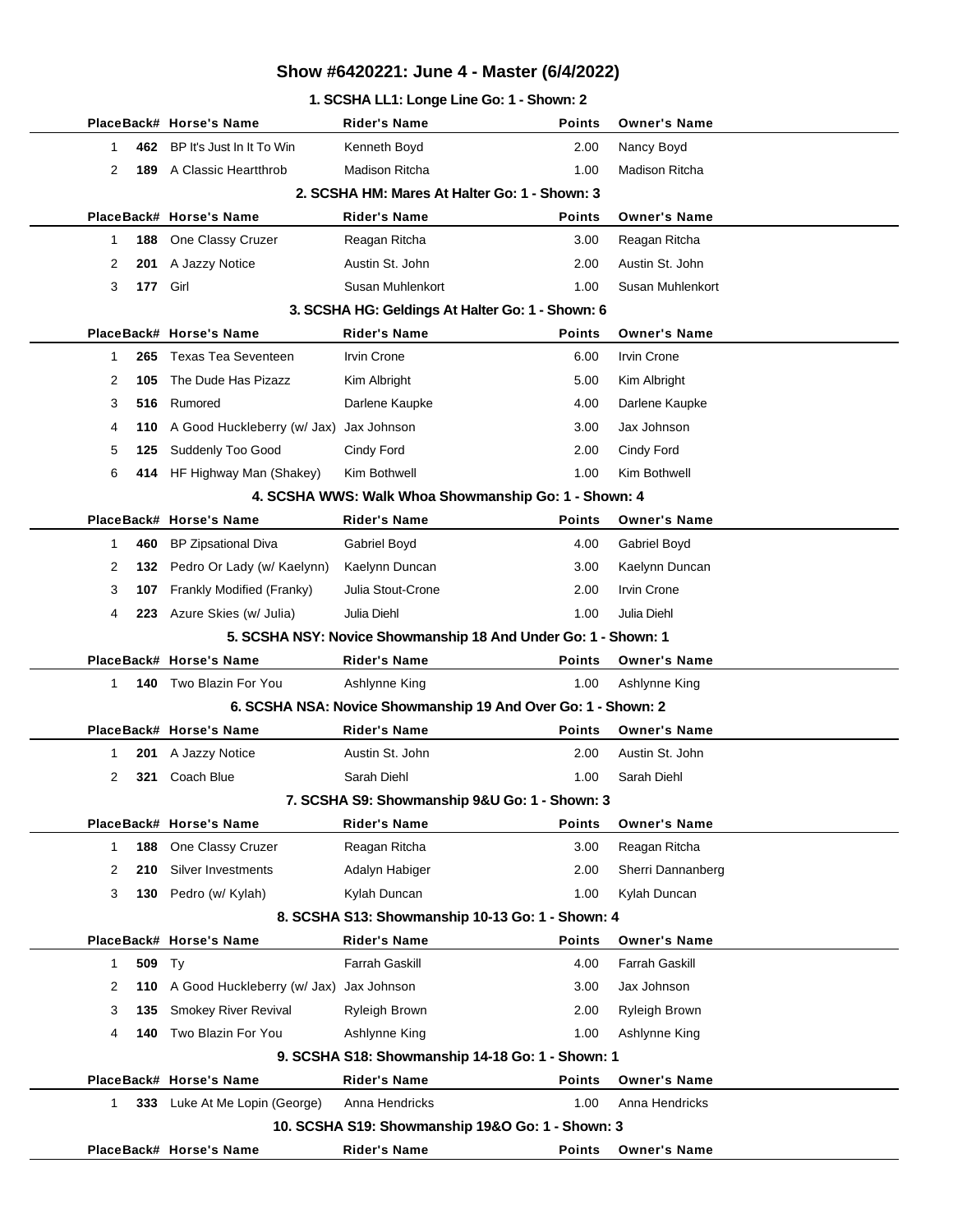|             |        |                               | Show #6420221: June 4 - Master (6/4/2022)                      |               |                       |  |
|-------------|--------|-------------------------------|----------------------------------------------------------------|---------------|-----------------------|--|
| 1           |        | 414 HF Highway Man (Shakey)   | Kim Bothwell                                                   | 3.00          | Kim Bothwell          |  |
| 2           | 201    | A Jazzy Notice                | Austin St. John                                                | 2.00          | Austin St. John       |  |
| 3           |        | 518 Kuel Roulette             | Morgan Clinesmith                                              | 1.00          | Morgan Clinesmith     |  |
|             |        |                               | 11. SCSHA SS: Showmanship Select 50&O Go: 1 - Shown: 6         |               |                       |  |
|             |        | PlaceBack# Horse's Name       | <b>Rider's Name</b>                                            | <b>Points</b> | <b>Owner's Name</b>   |  |
| 1           | 294    | Saw The Magic                 | Cindy Rambo                                                    | 6.00          | Cindy Rambo           |  |
| 2           | 109    | <b>Breakin The Circuit</b>    | Aretha Place                                                   | 5.00          | Aretha Place          |  |
| 3           | 125    | Suddenly Too Good             | Cindy Ford                                                     | 4.00          | Cindy Ford            |  |
| 4           | 177    | Girl                          | Susan Muhlenkort                                               | 3.00          | Susan Muhlenkort      |  |
| 5           | 394    | Ima Seductive Dude            | Janice Stockdale                                               | 2.00          | Janice Stockdale      |  |
| 6           |        | 414 HF Highway Man (Shakey)   | Kim Bothwell                                                   | 1.00          | Kim Bothwell          |  |
|             |        |                               | 22. SCSHA HUSL13: Hunter Under Saddle 10-13 Go: 1 - Shown: 1   |               |                       |  |
|             |        | PlaceBack# Horse's Name       | <b>Rider's Name</b>                                            | <b>Points</b> | <b>Owner's Name</b>   |  |
| 1           | 509 Ty |                               | Farrah Gaskill                                                 | 1.00          | <b>Farrah Gaskill</b> |  |
|             |        |                               | 23. SCSHA HUSL18: Hunter Under Saddle 14-18 Go: 1 - Shown: 1   |               |                       |  |
|             |        | PlaceBack# Horse's Name       | <b>Rider's Name</b>                                            | <b>Points</b> | <b>Owner's Name</b>   |  |
| 1           |        | 333 Luke At Me Lopin (George) | Anna Hendricks                                                 | 1.00          | Anna Hendricks        |  |
|             |        |                               | 24. SCSHA HUSL19: Hunter Under Saddle 19&O Go: 1 - Shown: 1    |               |                       |  |
|             |        | PlaceBack# Horse's Name       | <b>Rider's Name</b>                                            | <b>Points</b> | <b>Owner's Name</b>   |  |
| 1           |        | 518 Kuel Roulette             | Morgan Clinesmith                                              | 1.00          | Morgan Clinesmith     |  |
|             |        |                               | 33. SCSHA HSEL13: Hunt Seat Equitation 10-13 Go: 1 - Shown: 1  |               |                       |  |
|             |        | PlaceBack# Horse's Name       | <b>Rider's Name</b>                                            | <b>Points</b> | <b>Owner's Name</b>   |  |
| 1           | 509 Ty |                               | <b>Farrah Gaskill</b>                                          | 1.00          | <b>Farrah Gaskill</b> |  |
|             |        |                               | 34. SCSHA HSEL18: Hunt Seat Equitation 14-18 Go: 1 - Shown: 1  |               |                       |  |
|             |        | PlaceBack# Horse's Name       | <b>Rider's Name</b>                                            | <b>Points</b> | <b>Owner's Name</b>   |  |
| 1           |        | 333 Luke At Me Lopin (George) | Anna Hendricks                                                 | 1.00          | Anna Hendricks        |  |
|             |        |                               | 35. SCSHA HSEL19: Hunt Seat Equitation 19&O Go: 1 - Shown: 1   |               |                       |  |
|             |        | PlaceBack# Horse's Name       | <b>Rider's Name</b>                                            | <b>Points</b> | <b>Owner's Name</b>   |  |
| 1           |        | 518 Kuel Roulette             | Morgan Clinesmith                                              | 1.00          | Morgan Clinesmith     |  |
|             |        |                               | 38. SCSHA EWDSWT: EWD Showmanship Independent Go: 1 - Shown: 1 |               |                       |  |
|             |        | PlaceBack# Horse's Name       | <b>Rider's Name</b>                                            | <b>Points</b> | <b>Owner's Name</b>   |  |
| 1           | 261    | Darlin Lily                   | Ben Johnson                                                    | 1.00          | Ben Johnson           |  |
|             |        |                               | 39. SCSHA LEAD: Leadline Go: 1 - Shown: 5                      |               |                       |  |
|             |        | PlaceBack# Horse's Name       | <b>Rider's Name</b>                                            | <b>Points</b> | <b>Owner's Name</b>   |  |
| $\mathbf 1$ | 310    | A Good Huckleberry (w/        | Averi Johnson                                                  | 5.00          | Averi Johnson         |  |
| 2           | 107    | Frankly Modified (Franky)     | Julia Stout-Crone                                              | 4.00          | <b>Irvin Crone</b>    |  |
| 3           | 202    | Marshmallow (W/ Tagert)       | Tagert St. John                                                | 3.00          | Tagert St. John       |  |
| 4           | 455    | Darlin Lily (w/ Ethan)        | Ethan Freund                                                   | 2.00          | Ethan Freund          |  |
| 5           | 489    | Azure Skies (w/ Max)          | Max Diehl                                                      | 1.00          | Max Diehl             |  |
|             |        |                               | 40. SCSHA WWWP: Walk Whoa Western Pleasure Go: 1 - Shown: 8    |               |                       |  |
|             |        | PlaceBack# Horse's Name       | <b>Rider's Name</b>                                            | <b>Points</b> | <b>Owner's Name</b>   |  |
| 1           | 310    | A Good Huckleberry (w/        | Averi Johnson                                                  | 6.00          | Averi Johnson         |  |
| 2           | 455    | Darlin Lily (w/ Ethan)        | Ethan Freund                                                   | 5.00          | Ethan Freund          |  |
| 3           | 132    | Pedro Or Lady (w/ Kaelynn)    | Kaelynn Duncan                                                 | 4.00          | Kaelynn Duncan        |  |
| 4           | 355    | Invited To Enhance Me         | Kaylee Freund                                                  | 3.00          | Kaylee Freund         |  |
| 5           | 202    | Marshmallow (W/Tagert)        | Tagert St. John                                                | 2.00          | Tagert St. John       |  |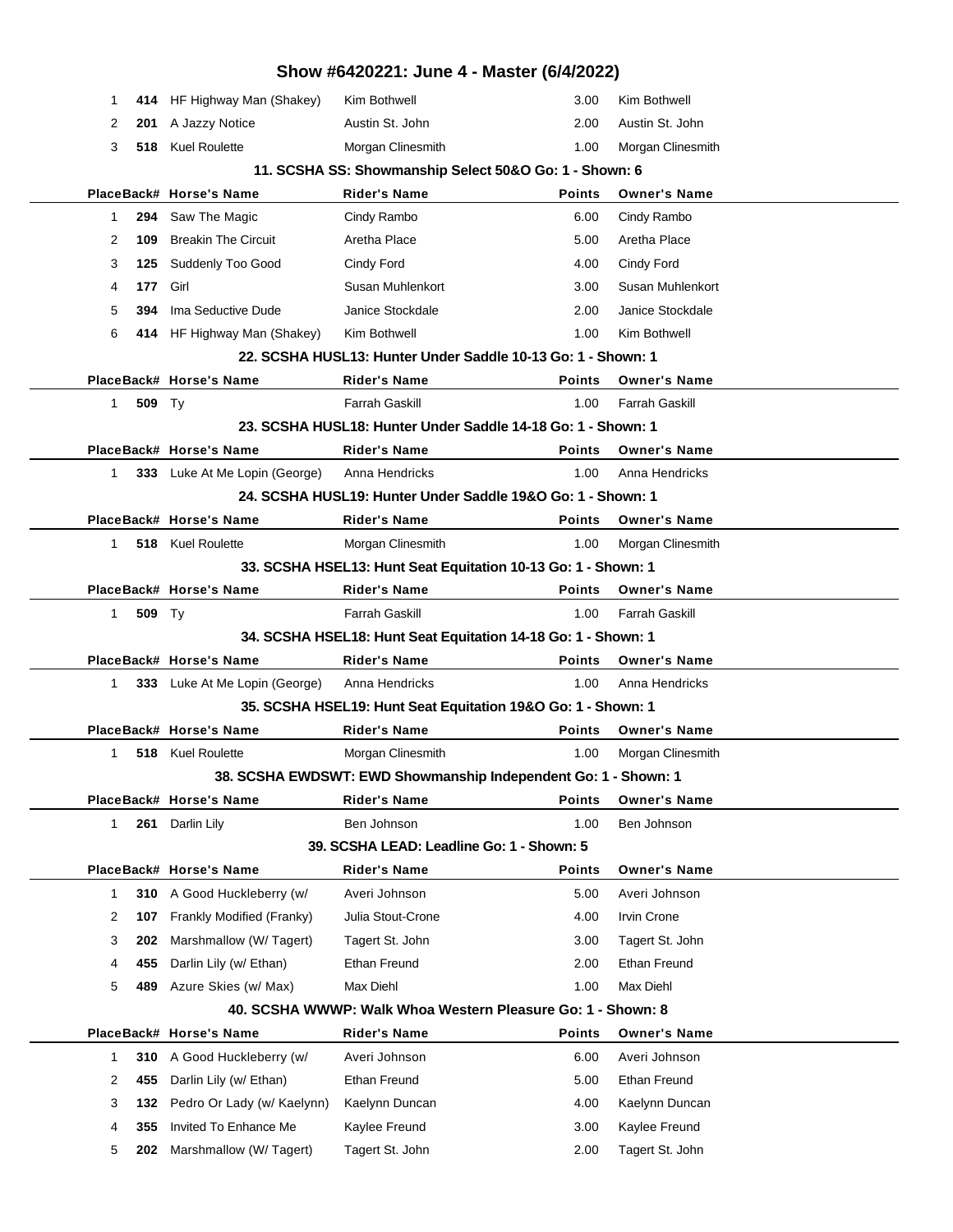|              |     |                                             | Show #6420221: June 4 - Master (6/4/2022)                            |               |                          |  |
|--------------|-----|---------------------------------------------|----------------------------------------------------------------------|---------------|--------------------------|--|
| 6            |     | <b>107</b> Frankly Modified (Franky)        | Julia Stout-Crone                                                    | 1.00          | <b>Irvin Crone</b>       |  |
|              |     |                                             | 41. SCSHA WWH: Walk Whoa Horsemanship Go: 1 - Shown: 8               |               |                          |  |
|              |     | PlaceBack# Horse's Name                     | <b>Rider's Name</b>                                                  | <b>Points</b> | <b>Owner's Name</b>      |  |
| 1.           | 355 | Invited To Enhance Me                       | Kaylee Freund                                                        | 6.00          | Kaylee Freund            |  |
| 2            | 310 | A Good Huckleberry (w/                      | Averi Johnson                                                        | 5.00          | Averi Johnson            |  |
| 3            | 107 | Frankly Modified (Franky)                   | Julia Stout-Crone                                                    | 4.00          | <b>Irvin Crone</b>       |  |
| 4            | 132 | Pedro Or Lady (w/ Kaelynn)                  | Kaelynn Duncan                                                       | 3.00          | Kaelynn Duncan           |  |
| 5            | 455 | Darlin Lily (w/ Ethan)                      | <b>Ethan Freund</b>                                                  | 2.00          | Ethan Freund             |  |
| 6            | 202 | Marshmallow (W/Tagert)                      | Tagert St. John                                                      | 1.00          | Tagert St. John          |  |
|              |     |                                             | 42. SCSHA WWT: Walk Whoa Trail Go: 1 - Shown: 8                      |               |                          |  |
|              |     | PlaceBack# Horse's Name                     | <b>Rider's Name</b>                                                  | <b>Points</b> | <b>Owner's Name</b>      |  |
| 1            | 355 | Invited To Enhance Me                       | Kaylee Freund                                                        | 6.00          | Kaylee Freund            |  |
| 2            | 455 | Darlin Lily (w/ Ethan)                      | Ethan Freund                                                         | 5.00          | <b>Ethan Freund</b>      |  |
| 3            | 460 | <b>BP Zipsational Diva</b>                  | Gabriel Boyd                                                         | 4.00          | Gabriel Boyd             |  |
| 4            | 223 | Azure Skies (w/ Julia)                      | Julia Diehl                                                          | 3.00          | Julia Diehl              |  |
| 5            | 107 | Frankly Modified (Franky)                   | Julia Stout-Crone                                                    | 2.00          | <b>Irvin Crone</b>       |  |
| 6            |     | 132 Pedro Or Lady (w/ Kaelynn)              | Kaelynn Duncan                                                       | 1.00          | Kaelynn Duncan           |  |
|              |     |                                             | 45. SCSHA EWDPWT: EWD Pleasure Independent Go: 1 - Shown: 1          |               |                          |  |
|              |     | PlaceBack# Horse's Name                     | <b>Rider's Name</b>                                                  | <b>Points</b> | <b>Owner's Name</b>      |  |
| 1            |     | 261 Darlin Lily                             | Ben Johnson                                                          | 1.00          | Ben Johnson              |  |
|              |     |                                             | 46. SCSHA EWDHS: EWD Horsmanship Supported Go: 1 - Shown: 1          |               |                          |  |
|              |     | PlaceBack# Horse's Name                     | <b>Rider's Name</b>                                                  | <b>Points</b> | <b>Owner's Name</b>      |  |
| 1            |     | 261 Darlin Lily                             | Ben Johnson                                                          | 1.00          | Ben Johnson              |  |
|              |     |                                             | 48. SCSHA EWDTS: EWD Trail Supported Go: 1 - Shown: 1                |               |                          |  |
|              |     | PlaceBack# Horse's Name                     | <b>Rider's Name</b>                                                  | <b>Points</b> | <b>Owner's Name</b>      |  |
| $\mathbf{1}$ | 261 | Darlin Lily                                 | Ben Johnson                                                          | 1.00          | Ben Johnson              |  |
|              |     |                                             | 50. SCSHA PWPT: Practice Western Pleasure Walk Trot Go: 1 - Shown: 2 |               |                          |  |
|              |     | PlaceBack# Horse's Name                     | <b>Rider's Name</b>                                                  | <b>Points</b> | <b>Owner's Name</b>      |  |
| 0            |     | 110 A Good Huckleberry (w/ Jax) Jax Johnson |                                                                      | 0.00          | Jax Johnson              |  |
| 0            |     | 130 Pedro (w/ Kylah)                        | Kylah Duncan                                                         | 0.00          | Kylah Duncan             |  |
|              |     |                                             | 51. SCSHA PWPL: Practice Western Pleasure Lope Go: 1 - Shown: 2      |               |                          |  |
|              |     | PlaceBack# Horse's Name                     | <b>Rider's Name</b>                                                  | <b>Points</b> | <b>Owner's Name</b>      |  |
| 0            | 541 | Rita                                        | Catherine Schmutz                                                    | 0.00          | <b>Catherine Schmutz</b> |  |
| 0            | 540 | Ziva                                        | <b>Stetson Schmutz</b>                                               | 0.00          | <b>Stetson Schmutz</b>   |  |
|              |     |                                             | 53. SCSHA OWPT: WT Western Pleasure Open Go: 1 - Shown: 6            |               |                          |  |
|              |     | PlaceBack# Horse's Name                     | <b>Rider's Name</b>                                                  | <b>Points</b> | <b>Owner's Name</b>      |  |
| 1            | 135 | Smokey River Revival                        | <b>Ryleigh Brown</b>                                                 | 6.00          | Ryleigh Brown            |  |
| 2            | 130 | Pedro (w/ Kylah)                            | Kylah Duncan                                                         | 5.00          | Kylah Duncan             |  |
| 3            | 414 | HF Highway Man (Shakey)                     | Kim Bothwell                                                         | 4.00          | Kim Bothwell             |  |
| 4            | 188 | One Classy Cruzer                           | Reagan Ritcha                                                        | 3.00          | Reagan Ritcha            |  |
| 5            | 109 | <b>Breakin The Circuit</b>                  | Aretha Place                                                         | 2.00          | Aretha Place             |  |
| 6            | 125 | Suddenly Too Good                           | Cindy Ford                                                           | 1.00          | Cindy Ford               |  |
|              |     |                                             | 54. SCSHA WPT9: WT Western Pleasure 9&U Go: 1 - Shown: 1             |               |                          |  |
|              |     | PlaceBack# Horse's Name                     | <b>Rider's Name</b>                                                  | <b>Points</b> | <b>Owner's Name</b>      |  |
| 1.           | 188 | One Classy Cruzer                           | Reagan Ritcha                                                        | 1.00          | Reagan Ritcha            |  |
|              |     |                                             | 55. SCSHA WPT18: WT Western Pleasure 10-18 Go: 1 - Shown: 3          |               |                          |  |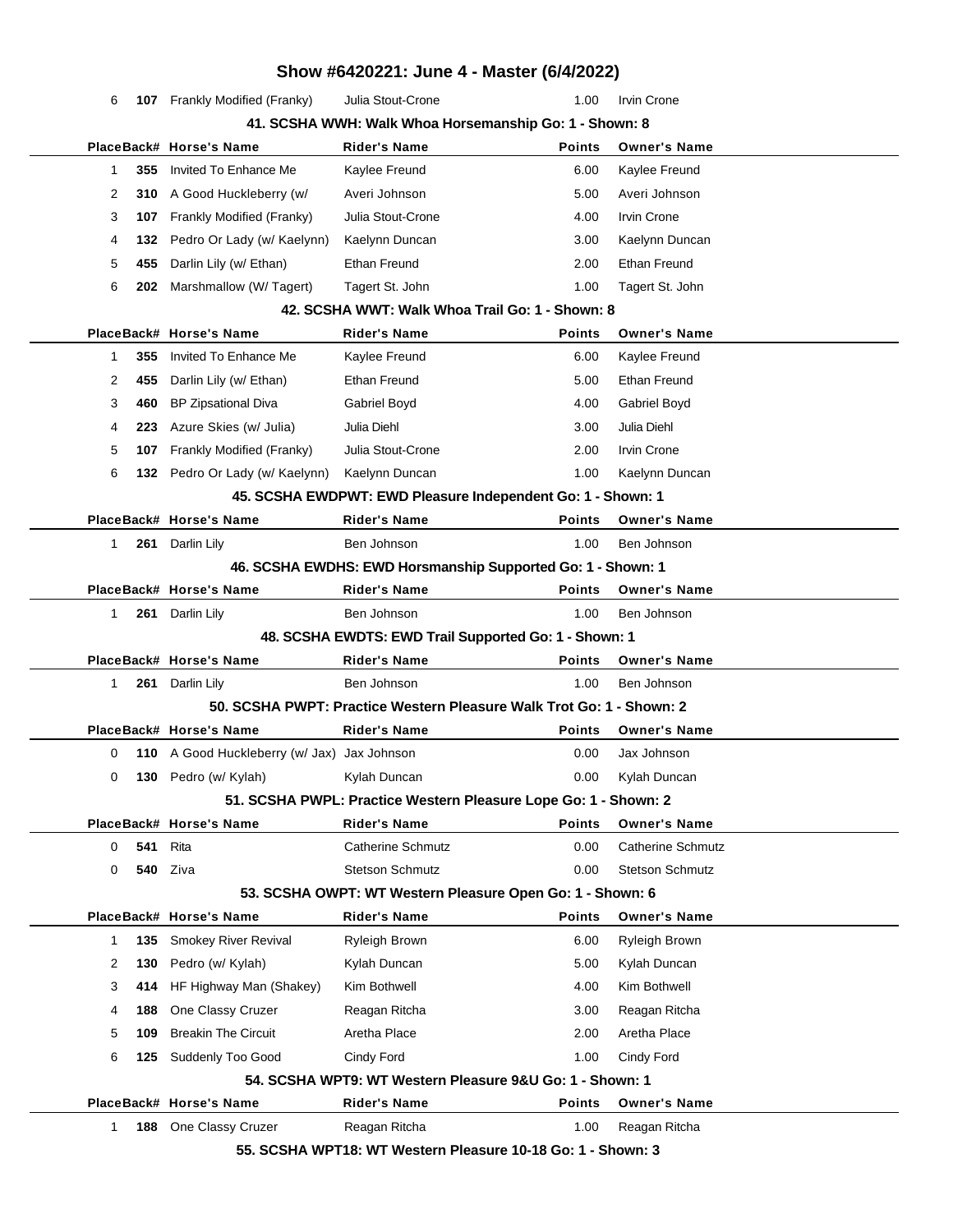|              |                 | PlaceBack# Horse's Name                     | <b>Rider's Name</b>                                                   | <b>Points</b> | <b>Owner's Name</b>      |
|--------------|-----------------|---------------------------------------------|-----------------------------------------------------------------------|---------------|--------------------------|
| 1            | 140             | Two Blazin For You                          | Ashlynne King                                                         | 3.00          | Ashlynne King            |
| 2            |                 | 110 A Good Huckleberry (w/ Jax) Jax Johnson |                                                                       | 2.00          | Jax Johnson              |
| 3            |                 | 135 Smokey River Revival                    | Ryleigh Brown                                                         | 1.00          | <b>Ryleigh Brown</b>     |
|              |                 |                                             | 56. SCSHA WPT19: WT Western Pleasure 19&O Go: 1 - Shown: 7            |               |                          |
|              |                 | PlaceBack# Horse's Name                     | Rider's Name                                                          | Points        | <b>Owner's Name</b>      |
| 1            | 200             | Smooth N Chocolately                        | DeAnna Moran                                                          | 6.00          | DeAnna Moran             |
| 2            | 221             | <b>Big Zipperman</b>                        | <b>Shirley Brown</b>                                                  | 5.00          | <b>Shirley Brown</b>     |
| 3            | 394             | Ima Seductive Dude                          | Janice Stockdale                                                      | 4.00          | Janice Stockdale         |
| 4            | 125             | Suddenly Too Good                           | Cindy Ford                                                            | 3.00          | Cindy Ford               |
| 5            | 109             | <b>Breakin The Circuit</b>                  | Aretha Place                                                          | 2.00          | Aretha Place             |
| 6            |                 | 414 HF Highway Man (Shakey)                 | Kim Bothwell                                                          | 1.00          | Kim Bothwell             |
|              |                 |                                             | 57. SCSHA NWPY: Novice Western Pleasure 18 And Under Go: 1 - Shown: 1 |               |                          |
|              |                 | PlaceBack# Horse's Name                     | <b>Rider's Name</b>                                                   | <b>Points</b> | <b>Owner's Name</b>      |
| $\mathbf{1}$ |                 | 510 Talker                                  | Ike Gaskill                                                           | 1.00          | Ike Gaskill              |
|              |                 |                                             | 58. SCSHA NWPA: Novice Western Pleasure 19 And Over Go: 1 - Shown: 1  |               |                          |
|              |                 | PlaceBack# Horse's Name                     | <b>Rider's Name</b>                                                   | <b>Points</b> | <b>Owner's Name</b>      |
| 1            |                 | <b>541</b> Rita                             | <b>Catherine Schmutz</b>                                              | 1.00          | <b>Catherine Schmutz</b> |
|              |                 |                                             | 59. SCSHA WPL9: Western Pleasure 9&U Go: 1 - Shown: 2                 |               |                          |
|              |                 | PlaceBack# Horse's Name                     | <b>Rider's Name</b>                                                   | <b>Points</b> | <b>Owner's Name</b>      |
| 1            | 210             | Silver Investments                          | Adalyn Habiger                                                        | 2.00          | Sherri Dannanberg        |
| 2            |                 | 130 Pedro (w/ Kylah)                        | Kylah Duncan                                                          | 1.00          | Kylah Duncan             |
|              |                 |                                             | 60. SCSHA WPL13: Western Pleasure 10-13 Go: 1 - Shown: 1              |               |                          |
|              |                 | PlaceBack# Horse's Name                     | Rider's Name                                                          | Points        | <b>Owner's Name</b>      |
| $\mathbf{1}$ |                 |                                             |                                                                       |               |                          |
|              | 509 Ty          |                                             | <b>Farrah Gaskill</b>                                                 | 1.00          | <b>Farrah Gaskill</b>    |
|              |                 |                                             | 62. SCSHA WPL19: Western Pleasure 19&O Go: 1 - Shown: 4               |               |                          |
|              |                 | PlaceBack# Horse's Name                     | <b>Rider's Name</b>                                                   | <b>Points</b> | <b>Owner's Name</b>      |
| 1            | 131             | Pedro (w/ Brittany)                         | <b>Brittany Miller</b>                                                | 4.00          | <b>Brittany Miller</b>   |
| 2            | 540             | Ziva                                        | <b>Stetson Schmutz</b>                                                | 3.00          | <b>Stetson Schmutz</b>   |
| 3            | 517             | Pretty Xtreme Kid                           | Morgan Clinesmith                                                     | 2.00          | Morgan Clinesmith        |
| 4            | <b>541</b> Rita |                                             | <b>Catherine Schmutz</b>                                              | 1.00          | Catherine Schmutz        |
|              |                 |                                             | 63. SCSHA WPLS: Western Pleasure Select Go: 1 - Shown: 2              |               |                          |
|              |                 | PlaceBack# Horse's Name                     | <b>Rider's Name</b>                                                   | <b>Points</b> | <b>Owner's Name</b>      |
| 1            | 177             | Girl                                        | Susan Muhlenkort                                                      | 2.00          | Susan Muhlenkort         |
| 2            | 105             | The Dude Has Pizazz                         | Kim Albright                                                          | 1.00          | Kim Albright             |
|              |                 |                                             | 64. SCSHA WPALL: Western Pleasure All Ages Go: 1 - Shown: 1           |               |                          |
|              |                 | PlaceBack# Horse's Name                     | <b>Rider's Name</b>                                                   | <b>Points</b> | <b>Owner's Name</b>      |
| 1            | <b>542</b> Joe  |                                             | <b>Stetson Schmutz</b>                                                | 2.00          | <b>Stetson Schmutz</b>   |
|              |                 |                                             | 65. SCSHA HT9: WT Horsemanship 9&U Go: 1 - Shown: 1                   |               |                          |
|              |                 | PlaceBack# Horse's Name                     | <b>Rider's Name</b>                                                   | <b>Points</b> | <b>Owner's Name</b>      |
| $\mathbf{1}$ |                 | 188 One Classy Cruzer                       | Reagan Ritcha                                                         | 1.00          | Reagan Ritcha            |
|              |                 |                                             | 66. SCSHA HT18: WT Horsemanship 10-18 Go: 1 - Shown: 3                |               |                          |
|              |                 | PlaceBack# Horse's Name                     | <b>Rider's Name</b>                                                   | <b>Points</b> | <b>Owner's Name</b>      |
| 1            | 140             | Two Blazin For You                          | Ashlynne King                                                         | 3.00          | Ashlynne King            |
| 2            | 135             | Smokey River Revival                        | Ryleigh Brown                                                         | 2.00          | <b>Ryleigh Brown</b>     |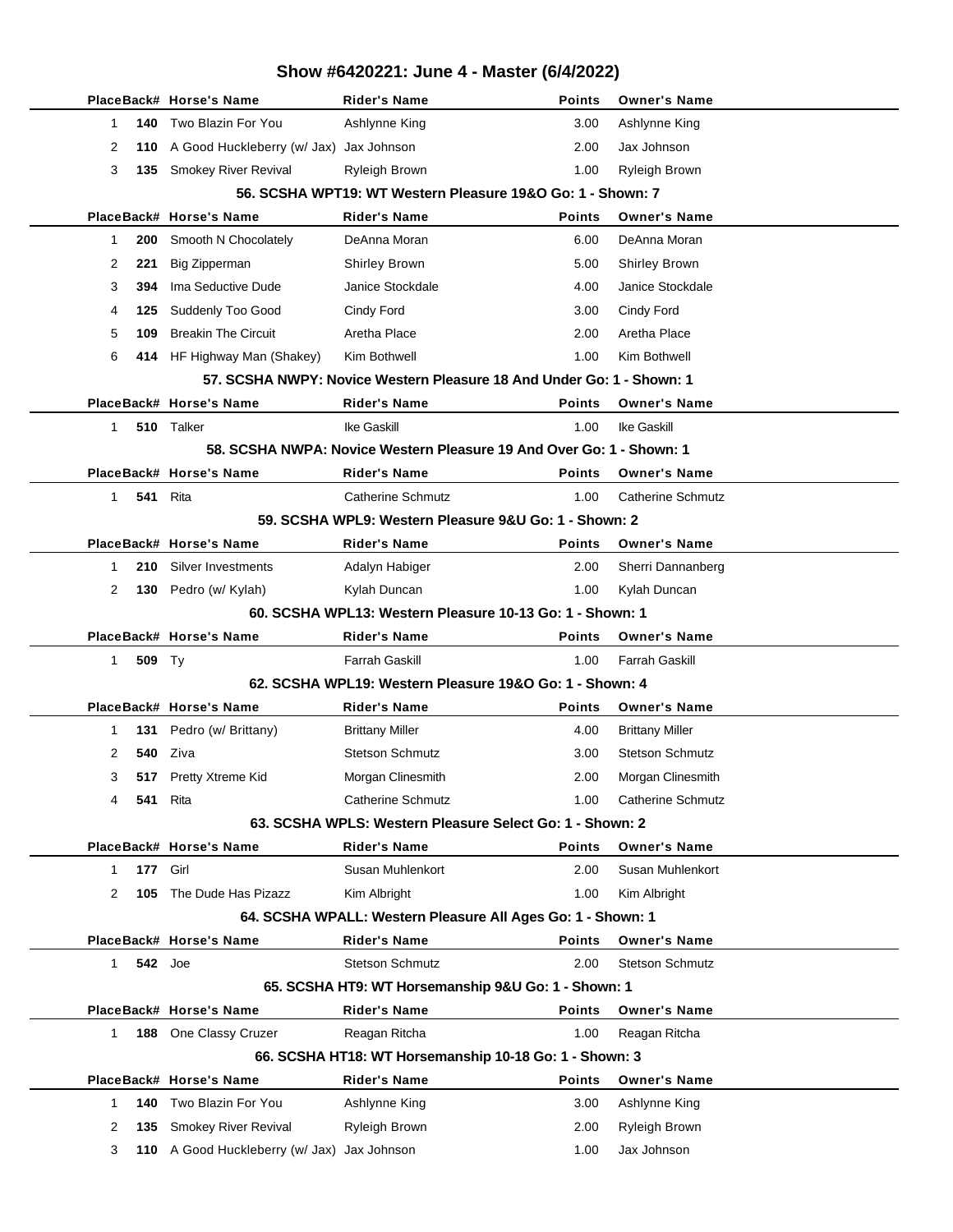#### **67. SCSHA HT19: WT Horsemanship 19&O Go: 1 - Shown: 8**

|                       | PlaceBack# Horse's Name       | <b>Rider's Name</b>                                              | <b>Points</b> | <b>Owner's Name</b>      |
|-----------------------|-------------------------------|------------------------------------------------------------------|---------------|--------------------------|
| 125<br>1              | Suddenly Too Good             | Cindy Ford                                                       | 6.00          | Cindy Ford               |
| $\overline{2}$<br>394 | Ima Seductive Dude            | Janice Stockdale                                                 | 5.00          | Janice Stockdale         |
| 128<br>3              | Twist Of A Star               | Jane Bolen                                                       | 4.00          | Jane Bolen               |
| 4<br>200              | Smooth N Chocolately          | DeAnna Moran                                                     | 3.00          | DeAnna Moran             |
| 5<br>109              | <b>Breakin The Circuit</b>    | Aretha Place                                                     | 2.00          | Aretha Place             |
| 6<br>113              | Sparklin In The Breez         | Aretha Place                                                     | 1.00          | Aretha Place             |
|                       |                               | 68. SCSHA NHY: Novice Horsemanship 18 And Under Go: 1 - Shown: 1 |               |                          |
|                       | PlaceBack# Horse's Name       | <b>Rider's Name</b>                                              | <b>Points</b> | <b>Owner's Name</b>      |
| 1                     | 510 Talker                    | Ike Gaskill                                                      | 1.00          | Ike Gaskill              |
|                       |                               | 69. SCSHA NHA: Novice Horsemanship 19 And Over Go: 1 - Shown: 1  |               |                          |
|                       | PlaceBack# Horse's Name       | <b>Rider's Name</b>                                              | <b>Points</b> | <b>Owner's Name</b>      |
| $\mathbf{1}$<br>541   | Rita                          | <b>Catherine Schmutz</b>                                         | 1.00          | <b>Catherine Schmutz</b> |
|                       |                               | 70. SCSHA HL9: Horsemanship 9&U Go: 1 - Shown: 2                 |               |                          |
|                       | PlaceBack# Horse's Name       | <b>Rider's Name</b>                                              | <b>Points</b> | <b>Owner's Name</b>      |
| 210<br>1              | Silver Investments            | Adalyn Habiger                                                   | 2.00          | Sherri Dannanberg        |
| 130<br>2              | Pedro (w/ Kylah)              | Kylah Duncan                                                     | 1.00          | Kylah Duncan             |
|                       |                               | 71. SCSHA HL13: Horsemanship 10-13 Go: 1 - Shown: 2              |               |                          |
|                       | PlaceBack# Horse's Name       | <b>Rider's Name</b>                                              | <b>Points</b> | <b>Owner's Name</b>      |
| 509<br>1              | Ty                            | Farrah Gaskill                                                   | 2.00          | <b>Farrah Gaskill</b>    |
| $\overline{2}$<br>280 | <b>Little Bit</b>             | Joscelyn Thompson                                                | 1.00          | Joscelyn Thompson        |
|                       |                               | 72. SCSHA HL18: Horsemanship 14-18 Go: 1 - Shown: 1              |               |                          |
|                       | PlaceBack# Horse's Name       | <b>Rider's Name</b>                                              | <b>Points</b> | <b>Owner's Name</b>      |
| 1                     | 333 Luke At Me Lopin (George) | Anna Hendricks                                                   | 1.00          | Anna Hendricks           |
|                       |                               | 73. SCSHA HL19: Horsemanship 19&O Go: 1 - Shown: 5               |               |                          |
|                       | PlaceBack# Horse's Name       | <b>Rider's Name</b>                                              | <b>Points</b> | <b>Owner's Name</b>      |
| 1<br>131              | Pedro (w/ Brittany)           | <b>Brittany Miller</b>                                           | 5.00          | <b>Brittany Miller</b>   |
| 2<br>540              | Ziva                          | <b>Stetson Schmutz</b>                                           | 4.00          | <b>Stetson Schmutz</b>   |
| 3<br>517              | Pretty Xtreme Kid             | Morgan Clinesmith                                                | 3.00          | Morgan Clinesmith        |
| 541<br>4              | Rita                          | <b>Catherine Schmutz</b>                                         | 2.00          | <b>Catherine Schmutz</b> |
| 5                     | 518 Kuel Roulette             | Morgan Clinesmith                                                | 1.00          | Morgan Clinesmith        |
|                       |                               | 74. SCSHA HLS: Horsemanship Select Go: 1 - Shown: 4              |               |                          |
|                       | PlaceBack# Horse's Name       | <b>Rider's Name</b>                                              | <b>Points</b> | <b>Owner's Name</b>      |
| 1<br>294              | Saw The Magic                 | Cindy Rambo                                                      | 4.00          | Cindy Rambo              |
| 2<br>550              | Zipping Hot Secret            | Darlene Kaupke                                                   | 3.00          | Darlene Kaupke           |
| 3<br>177              | Girl                          | Susan Muhlenkort                                                 | 2.00          | Susan Muhlenkort         |
| 4<br>105              | The Dude Has Pizazz           | Kim Albright                                                     | 1.00          | Kim Albright             |
|                       |                               | 75. SCSHA GWR: Green Western Riding Go: 1 - Shown: 1             |               |                          |
|                       | PlaceBack# Horse's Name       | <b>Rider's Name</b>                                              | <b>Points</b> | <b>Owner's Name</b>      |
| 1                     | <b>540</b> Ziva               | <b>Stetson Schmutz</b>                                           | 1.00          | <b>Stetson Schmutz</b>   |
|                       |                               | 76. SCSHA IHT: In Hand Trail Go: 1 - Shown: 3                    |               |                          |
|                       | PlaceBack# Horse's Name       | <b>Rider's Name</b>                                              | <b>Points</b> | <b>Owner's Name</b>      |
| 189<br>1              | A Classic Heartthrob          | Madison Ritcha                                                   | 3.00          | Madison Ritcha           |
| 2<br>520              | BP It's Just In It To Win     | Madison Ritcha                                                   | 2.00          | Nancy Boyd               |
| 3<br>181              | I Say Bring It On             | Austin St. John                                                  | 1.00          | Austin St. John          |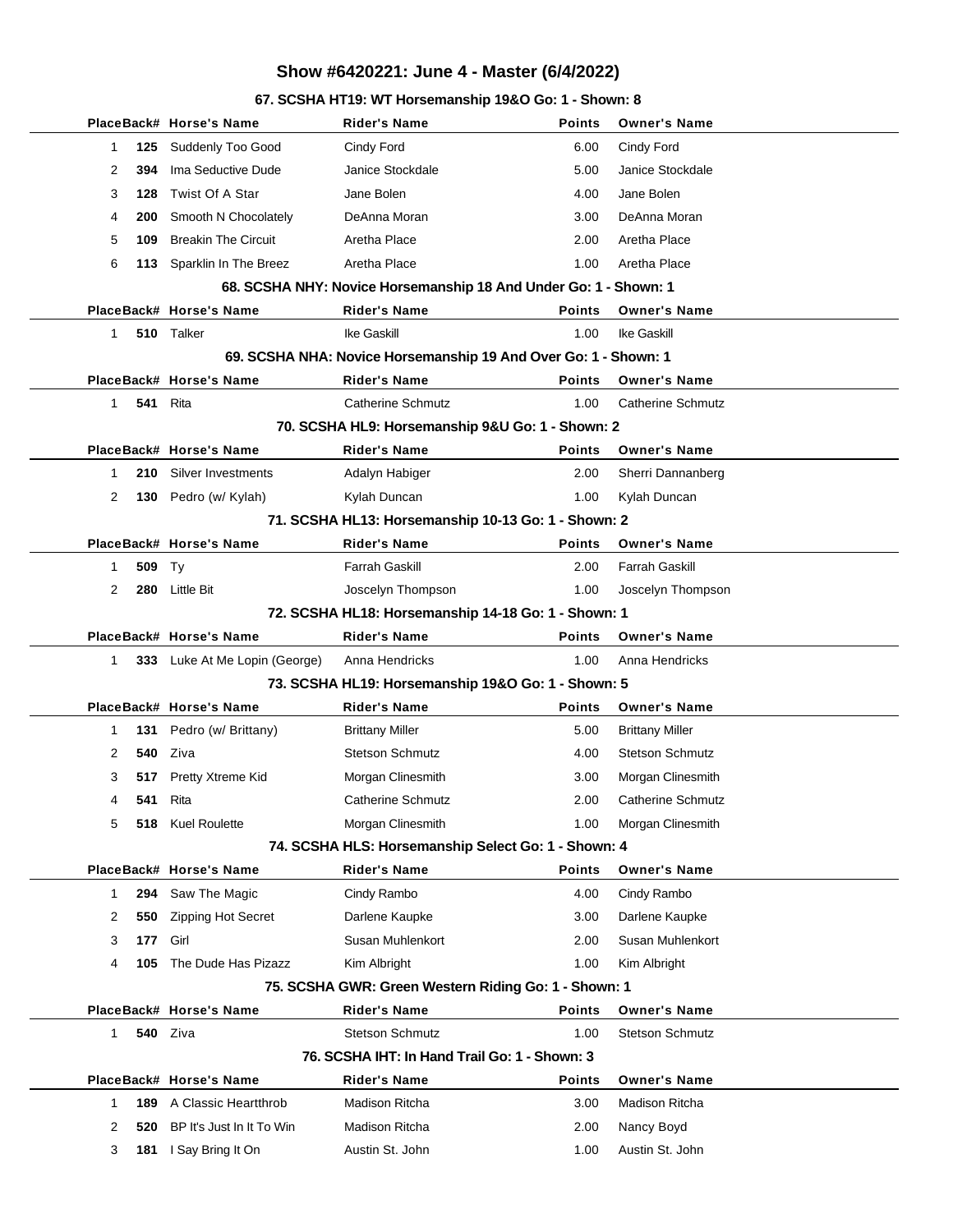**78. SCSHA TT18: WT Trail 18 & Under Go: 1 - Shown: 1**

|                     | PlaceBack# Horse's Name     | <b>Rider's Name</b>                                           | <b>Points</b> | <b>Owner's Name</b>      |
|---------------------|-----------------------------|---------------------------------------------------------------|---------------|--------------------------|
| 1<br>135            | <b>Smokey River Revival</b> | Ryleigh Brown                                                 | 1.00          | Ryleigh Brown            |
|                     |                             | 79. SCSHA TT19: WT Trail 19and Over Go: 1 - Shown: 3          |               |                          |
|                     | PlaceBack# Horse's Name     | <b>Rider's Name</b>                                           | <b>Points</b> | <b>Owner's Name</b>      |
| 394<br>$\mathbf{1}$ | Ima Seductive Dude          | Janice Stockdale                                              | 3.00          | Janice Stockdale         |
| 2<br>109            | <b>Breakin The Circuit</b>  | Aretha Place                                                  | 2.00          | Aretha Place             |
| 3<br>128            | Twist Of A Star             | Jane Bolen                                                    | 1.00          | Jane Bolen               |
|                     |                             | 80. SCSHA NTY: Novice Trail 18 And Under Go: 1 - Shown: 1     |               |                          |
|                     | PlaceBack# Horse's Name     | <b>Rider's Name</b>                                           | <b>Points</b> | <b>Owner's Name</b>      |
| 510<br>1            | Talker                      | Ike Gaskill                                                   | 1.00          | Ike Gaskill              |
|                     |                             | 82. SCSHA TL18: Trail 18 And Under Go: 1 - Shown: 3           |               |                          |
|                     | PlaceBack# Horse's Name     | <b>Rider's Name</b>                                           | <b>Points</b> | <b>Owner's Name</b>      |
| 280<br>$\mathbf{1}$ | <b>Little Bit</b>           | Joscelyn Thompson                                             | 3.00          | Joscelyn Thompson        |
| 2<br>210            | Silver Investments          | Adalyn Habiger                                                | 2.00          | Sherri Dannanberg        |
| 3<br>509            | Ty                          | <b>Farrah Gaskill</b>                                         | 1.00          | <b>Farrah Gaskill</b>    |
|                     |                             | 83. SCSHA TL19: Trail 19&O Go: 1 - Shown: 9                   |               |                          |
|                     | PlaceBack# Horse's Name     | <b>Rider's Name</b>                                           | <b>Points</b> | <b>Owner's Name</b>      |
| 1<br>294            | Saw The Magic               | Cindy Rambo                                                   | 6.00          | Cindy Rambo              |
| 2<br>177            | Girl                        | Susan Muhlenkort                                              | 5.00          | Susan Muhlenkort         |
| 3<br>550            | <b>Zipping Hot Secret</b>   | Darlene Kaupke                                                | 4.00          | Darlene Kaupke           |
| 4<br>517            | Pretty Xtreme Kid           | Morgan Clinesmith                                             | 3.00          | Morgan Clinesmith        |
| 5<br>131            | Pedro (w/ Brittany)         | <b>Brittany Miller</b>                                        | 2.00          | <b>Brittany Miller</b>   |
| 6<br>518            | <b>Kuel Roulette</b>        | Morgan Clinesmith                                             | 1.00          | Morgan Clinesmith        |
|                     |                             | 84. SCSHA RTT18: WT Ranch Trail 18 And Under Go: 1 - Shown: 1 |               |                          |
|                     | PlaceBack# Horse's Name     | <b>Rider's Name</b>                                           | <b>Points</b> | <b>Owner's Name</b>      |
| $\mathbf{1}$<br>135 | <b>Smokey River Revival</b> | Ryleigh Brown                                                 | 1.00          | <b>Ryleigh Brown</b>     |
|                     |                             | 85. SCSHA RTT19: WT Ranch Trail 19&O Go: 1 - Shown: 1         |               |                          |
|                     | PlaceBack# Horse's Name     | Rider's Name                                                  | <b>Points</b> | <b>Owner's Name</b>      |
| 128<br>1            | Twist Of A Star             | Jane Bolen                                                    | 1.00          | Jane Bolen               |
|                     |                             | 86. SCSHA RTL18: Ranch Trail 18 And Under Go: 1 - Shown: 1    |               |                          |
|                     | PlaceBack# Horse's Name     | <b>Rider's Name</b>                                           | <b>Points</b> | <b>Owner's Name</b>      |
| 280<br>1            | <b>Little Bit</b>           | Joscelyn Thompson                                             | 1.00          | Joscelyn Thompson        |
|                     |                             | 87. SCSHA RTL19: Ranch Trail 19&O Go: 1 - Shown: 6            |               |                          |
|                     | PlaceBack# Horse's Name     | <b>Rider's Name</b>                                           | <b>Points</b> | <b>Owner's Name</b>      |
| 518<br>$\mathbf{1}$ | <b>Kuel Roulette</b>        | Morgan Clinesmith                                             | 6.00          | Morgan Clinesmith        |
| 2<br>294            | Saw The Magic               | Cindy Rambo                                                   | 5.00          | Cindy Rambo              |
| 3<br>517            | Pretty Xtreme Kid           | Morgan Clinesmith                                             | 4.00          | Morgan Clinesmith        |
| 540<br>4            | Ziva                        | <b>Stetson Schmutz</b>                                        | 3.00          | <b>Stetson Schmutz</b>   |
| 5<br>541            | Rita                        | <b>Catherine Schmutz</b>                                      | 2.00          | <b>Catherine Schmutz</b> |
| 6<br>542            | Joe                         | <b>Stetson Schmutz</b>                                        | 1.00          | <b>Stetson Schmutz</b>   |
|                     |                             | 88. SCSHA RRaT18: WT Ranch Rail 18 And Under Go: 1 - Shown: 1 |               |                          |
|                     | PlaceBack# Horse's Name     | <b>Rider's Name</b>                                           | <b>Points</b> | <b>Owner's Name</b>      |
| $\mathbf{1}$<br>135 | Smokey River Revival        | Ryleigh Brown                                                 | 1.00          | Ryleigh Brown            |
|                     |                             | 89. SCSHA RRaT19: WT Ranch Rail 19&O Go: 1 - Shown: 1         |               |                          |
|                     | PlaceBack# Horse's Name     | <b>Rider's Name</b>                                           | <b>Points</b> | <b>Owner's Name</b>      |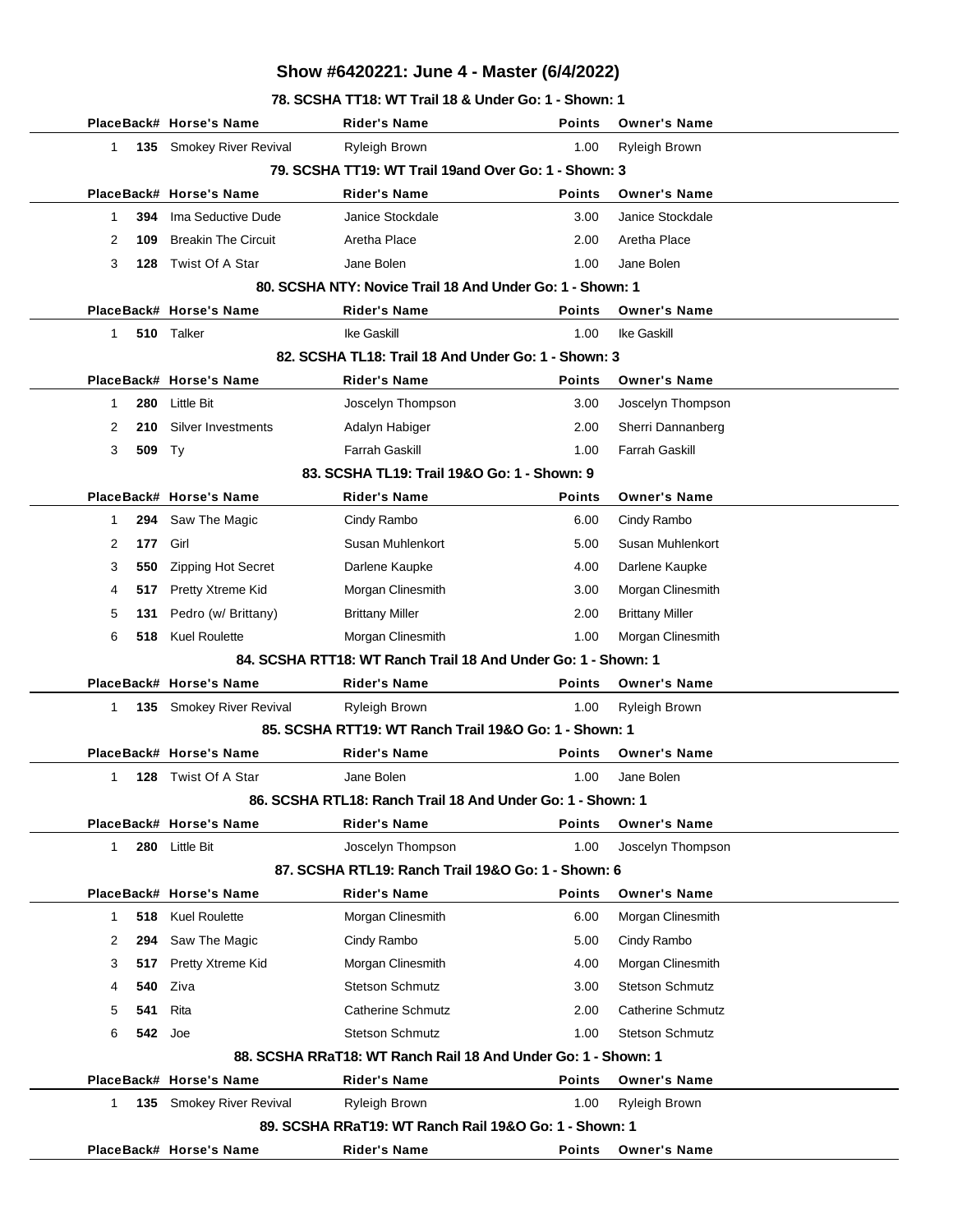|                     |                          | Show #6420221: June 4 - Master (6/4/2022)                                      |               |                        |
|---------------------|--------------------------|--------------------------------------------------------------------------------|---------------|------------------------|
| 1                   | 128 Twist Of A Star      | Jane Bolen                                                                     | 1.00          | Jane Bolen             |
|                     |                          | 90. SCSHA RRaL18: Ranch Rail 18 And Under Go: 1 - Shown: 2                     |               |                        |
|                     | PlaceBack# Horse's Name  | <b>Rider's Name</b>                                                            | <b>Points</b> | <b>Owner's Name</b>    |
| 280<br>1            | <b>Little Bit</b>        | Joscelyn Thompson                                                              | 2.00          | Joscelyn Thompson      |
| 2                   | 510 Talker               | Ike Gaskill                                                                    | 1.00          | Ike Gaskill            |
|                     |                          | 91. SCSHA RRaL19: Ranch Rail 19&O Go: 1 - Shown: 4                             |               |                        |
|                     | PlaceBack# Horse's Name  | <b>Rider's Name</b>                                                            | <b>Points</b> | <b>Owner's Name</b>    |
| 540<br>1            | Ziva                     | <b>Stetson Schmutz</b>                                                         | 4.00          | <b>Stetson Schmutz</b> |
| 2<br>518            | <b>Kuel Roulette</b>     | Morgan Clinesmith                                                              | 3.00          | Morgan Clinesmith      |
| 3<br>500            | A Jazzy Notice           | John Rose                                                                      | 2.00          | John Rose              |
| 129<br>4            | Lady                     | <b>Brittany Miller</b>                                                         | 1.00          | <b>Brittany Miller</b> |
|                     |                          | 92. SCSHA RHPT18: WT Ranch Horse Pattern 18 And Under Go: 1 - Shown: 1         |               |                        |
|                     | PlaceBack# Horse's Name  | <b>Rider's Name</b>                                                            | <b>Points</b> | <b>Owner's Name</b>    |
| $\mathbf 1$         | 135 Smokey River Revival | <b>Ryleigh Brown</b>                                                           | 1.00          | Ryleigh Brown          |
|                     |                          | 93. SCSHA RHPT19: WT Ranch Horse Pattern 19&O Go: 1 - Shown: 1                 |               |                        |
|                     | PlaceBack# Horse's Name  | <b>Rider's Name</b>                                                            | Points        | <b>Owner's Name</b>    |
| 1                   | 128 Twist Of A Star      | Jane Bolen                                                                     | 1.00          | Jane Bolen             |
|                     |                          | 94. SCSHA RHPL18: Ranch Horse Pattern 18 And Under Go: 1 - Shown: 2            |               |                        |
|                     | PlaceBack# Horse's Name  | <b>Rider's Name</b>                                                            | <b>Points</b> | <b>Owner's Name</b>    |
| 1<br>280            | Little Bit               | Joscelyn Thompson                                                              | 2.00          | Joscelyn Thompson      |
| 2                   | 510 Talker               | Ike Gaskill                                                                    | 1.00          | Ike Gaskill            |
|                     |                          | 95. SCSHA RHPL19: Ranch Horse Pattern 19&O Go: 1 - Shown: 6                    |               |                        |
|                     | PlaceBack# Horse's Name  | <b>Rider's Name</b>                                                            | <b>Points</b> | <b>Owner's Name</b>    |
| 540<br>1            | Ziva                     | <b>Stetson Schmutz</b>                                                         | 5.00          | <b>Stetson Schmutz</b> |
| 2<br>294            | Saw The Magic            | Cindy Rambo                                                                    | 4.00          | Cindy Rambo            |
| 3<br>518            | <b>Kuel Roulette</b>     | Morgan Clinesmith                                                              | 3.00          | Morgan Clinesmith      |
| 4<br>517            | Pretty Xtreme Kid        | Morgan Clinesmith                                                              | 2.00          | Morgan Clinesmith      |
| DQ<br>105           | The Dude Has Pizazz      | Kim Albright                                                                   | 0.00          | Kim Albright           |
| DQ<br>542           | Joe                      | <b>Stetson Schmutz</b>                                                         | 0.00          | <b>Stetson Schmutz</b> |
|                     |                          | 96. SCSHA RY: Reining 18&U Go: 1 - Shown: 1                                    |               |                        |
|                     | PlaceBack# Horse's Name  | <b>Rider's Name</b>                                                            | <b>Points</b> | <b>Owner's Name</b>    |
| $\mathbf{1}$        | 280 Little Bit           | Joscelyn Thompson                                                              | 1.00          | Joscelyn Thompson      |
|                     |                          | 97. SCSHA RALL: Reining All Ages Go: 1 - Shown: 3                              |               |                        |
|                     | PlaceBack# Horse's Name  | <b>Rider's Name</b>                                                            | <b>Points</b> | <b>Owner's Name</b>    |
| 518<br>$\mathbf{1}$ | <b>Kuel Roulette</b>     | Morgan Clinesmith                                                              | 3.00          | Morgan Clinesmith      |
| 2<br>517            | Pretty Xtreme Kid        | Morgan Clinesmith                                                              | 2.00          | Morgan Clinesmith      |
| 3<br>540            | Ziva                     | <b>Stetson Schmutz</b>                                                         | 1.00          | <b>Stetson Schmutz</b> |
|                     |                          | 98. SCSHA RHC: Ranch Horse Conformation All Ages Go: 1 - Shown: 5              |               |                        |
|                     | PlaceBack# Horse's Name  | <b>Rider's Name</b>                                                            | <b>Points</b> | <b>Owner's Name</b>    |
| $\mathbf{1}$<br>294 | Saw The Magic            | Cindy Rambo                                                                    | 5.00          | Cindy Rambo            |
| 2<br>135            | Smokey River Revival     | Ryleigh Brown                                                                  | 4.00          | Ryleigh Brown          |
| 3<br>105            | The Dude Has Pizazz      | Kim Albright                                                                   | 3.00          | Kim Albright           |
| 280<br>4            | Little Bit               | Joscelyn Thompson                                                              | 2.00          | Joscelyn Thompson      |
| 5<br>128            | Twist Of A Star          | Jane Bolen                                                                     | 1.00          | Jane Bolen             |
|                     |                          | 99. SCSHA WTWPMJ: Walk Trot Western Pleasure Memorial Jackpot Go: 1 - Shown: 7 |               |                        |
|                     | PlaceBack# Horse's Name  | <b>Rider's Name</b>                                                            | <b>Points</b> | <b>Owner's Name</b>    |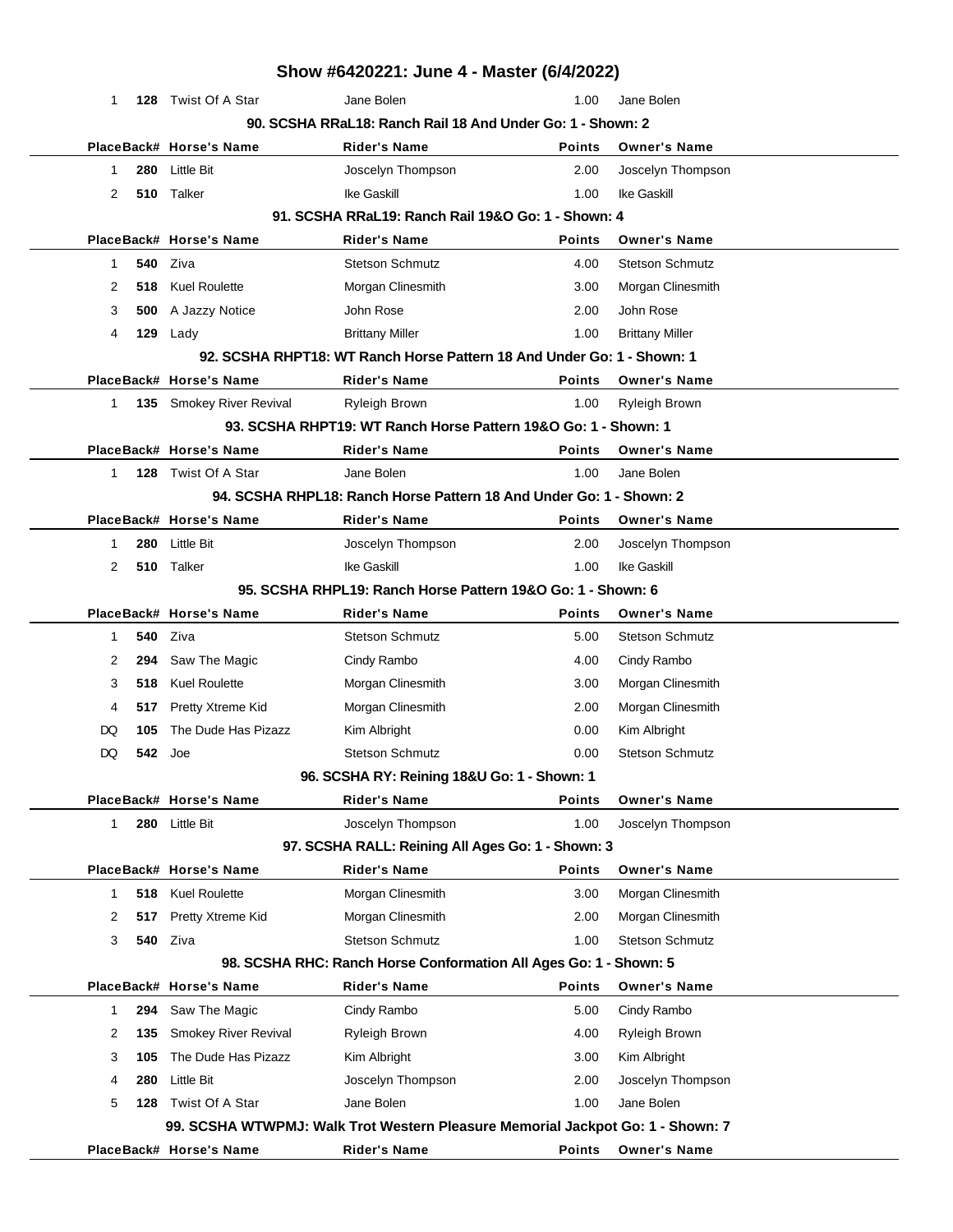|                | 550 | <b>Zipping Hot Secret</b> | Darlene Kaupke                                                      | 6.00          | Darlene Kaupke         |
|----------------|-----|---------------------------|---------------------------------------------------------------------|---------------|------------------------|
| 2              | 394 | Ima Seductive Dude        | Janice Stockdale                                                    | 5.00          | Janice Stockdale       |
| 3              | 125 | Suddenly Too Good         | Cindy Ford                                                          | 4.00          | Cindy Ford             |
| 4              | 128 | Twist Of A Star           | Jane Bolen                                                          | 3.00          | Jane Bolen             |
| 5              | 221 | Big Zipperman             | <b>Shirley Brown</b>                                                | 2.00          | <b>Shirley Brown</b>   |
| 6              | 201 | A Jazzy Notice            | Austin St. John                                                     | 1.00          | Austin St. John        |
|                |     |                           | 100. SCSHA WPMJ: Western Pleasure Memorial Jackpot Go: 1 - Shown: 9 |               |                        |
|                |     | PlaceBack# Horse's Name   | <b>Rider's Name</b>                                                 | <b>Points</b> | <b>Owner's Name</b>    |
|                |     |                           |                                                                     |               |                        |
| 0              | 500 | A Jazzy Notice            | John Rose                                                           | 0.00          | John Rose              |
|                | 550 | <b>Zipping Hot Secret</b> | Darlene Kaupke                                                      | 6.00          | Darlene Kaupke         |
| $\overline{2}$ | 509 | Ty                        | Farrah Gaskill                                                      | 5.00          | <b>Farrah Gaskill</b>  |
| 3              | 517 | Pretty Xtreme Kid         | Morgan Clinesmith                                                   | 4.00          | Morgan Clinesmith      |
| 4              | 125 | Suddenly Too Good         | Cindy Ford                                                          | 3.00          | Cindy Ford             |
| 5              | 131 | Pedro (w/ Brittany)       | <b>Brittany Miller</b>                                              | 2.00          | <b>Brittany Miller</b> |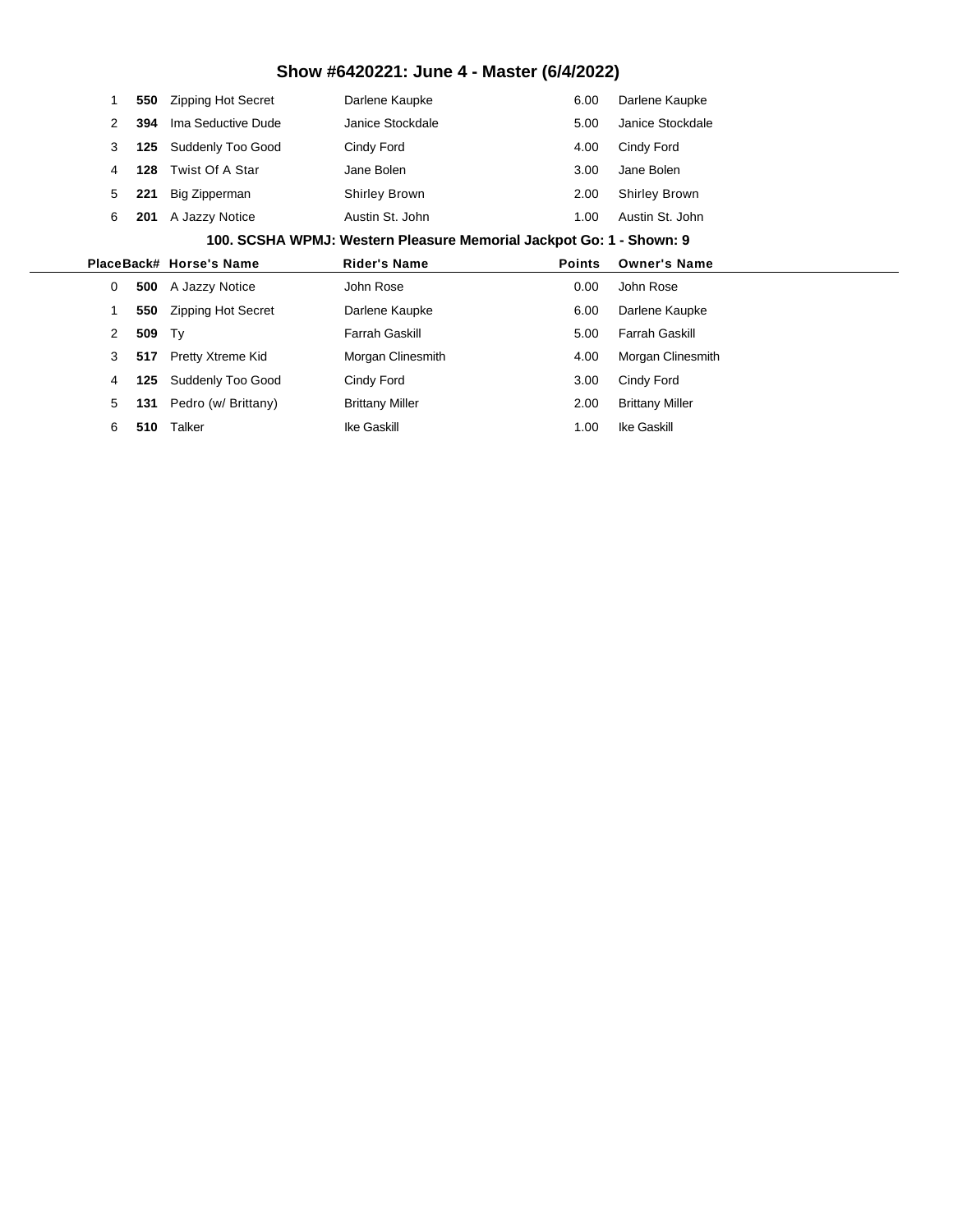#### **1. SCSHA LL1: Longe Line Go: 1 - Shown: 2**

|                |     | PlaceBack# Horse's Name                     | <b>Rider's Name</b>                                            | <b>Points</b> | <b>Owner's Name</b>   |
|----------------|-----|---------------------------------------------|----------------------------------------------------------------|---------------|-----------------------|
| 1              | 462 | BP It's Just In It To Win                   | Kenneth Boyd                                                   | 2.00          | Nancy Boyd            |
| $\overline{2}$ | 189 | A Classic Heartthrob                        | <b>Madison Ritcha</b>                                          | 1.00          | <b>Madison Ritcha</b> |
|                |     |                                             | 2. SCSHA HM: Mares At Halter Go: 1 - Shown: 3                  |               |                       |
|                |     | PlaceBack# Horse's Name                     | <b>Rider's Name</b>                                            | <b>Points</b> | <b>Owner's Name</b>   |
| 1              | 188 | One Classy Cruzer                           | Reagan Ritcha                                                  | 3.00          | Reagan Ritcha         |
| 2              | 177 | Girl                                        | Susan Muhlenkort                                               | 2.00          | Susan Muhlenkort      |
| 3              |     | 201 A Jazzy Notice                          | Austin St. John                                                | 1.00          | Austin St. John       |
|                |     |                                             | 3. SCSHA HG: Geldings At Halter Go: 1 - Shown: 6               |               |                       |
|                |     | PlaceBack# Horse's Name                     | <b>Rider's Name</b>                                            | <b>Points</b> | <b>Owner's Name</b>   |
| 1              | 265 | <b>Texas Tea Seventeen</b>                  | <b>Irvin Crone</b>                                             | 6.00          | <b>Irvin Crone</b>    |
| 2              | 516 | Rumored                                     | Darlene Kaupke                                                 | 5.00          | Darlene Kaupke        |
| 3              | 105 | The Dude Has Pizazz                         | Kim Albright                                                   | 4.00          | Kim Albright          |
| 4              | 414 | HF Highway Man (Shakey)                     | Kim Bothwell                                                   | 3.00          | Kim Bothwell          |
| 5              | 125 | Suddenly Too Good                           | Cindy Ford                                                     | 2.00          | Cindy Ford            |
| 6              |     | 110 A Good Huckleberry (w/ Jax) Jax Johnson |                                                                | 1.00          | Jax Johnson           |
|                |     |                                             | 4. SCSHA WWS: Walk Whoa Showmanship Go: 1 - Shown: 4           |               |                       |
|                |     | PlaceBack# Horse's Name                     | <b>Rider's Name</b>                                            | <b>Points</b> | <b>Owner's Name</b>   |
| 1              | 460 | <b>BP Zipsational Diva</b>                  | Gabriel Boyd                                                   | 4.00          | Gabriel Boyd          |
| 2              | 107 | Frankly Modified (Franky)                   | Julia Stout-Crone                                              | 3.00          | <b>Irvin Crone</b>    |
| 3              | 132 | Pedro Or Lady (w/ Kaelynn)                  | Kaelynn Duncan                                                 | 2.00          | Kaelynn Duncan        |
| 4              |     | 223 Azure Skies (w/ Julia)                  | Julia Diehl                                                    | 1.00          | Julia Diehl           |
|                |     |                                             | 5. SCSHA NSY: Novice Showmanship 18 And Under Go: 1 - Shown: 1 |               |                       |
|                |     | PlaceBack# Horse's Name                     | <b>Rider's Name</b>                                            | <b>Points</b> | <b>Owner's Name</b>   |
| $\mathbf{1}$   |     | 140 Two Blazin For You                      | Ashlynne King                                                  | 1.00          | Ashlynne King         |
|                |     |                                             | 6. SCSHA NSA: Novice Showmanship 19 And Over Go: 1 - Shown: 2  |               |                       |
|                |     | PlaceBack# Horse's Name                     | <b>Rider's Name</b>                                            | <b>Points</b> | <b>Owner's Name</b>   |
| 1              | 201 | A Jazzy Notice                              | Austin St. John                                                | 2.00          | Austin St. John       |
| 2              | 321 | Coach Blue                                  | Sarah Diehl                                                    | 1.00          | Sarah Diehl           |
|                |     |                                             | 7. SCSHA S9: Showmanship 9&U Go: 1 - Shown: 3                  |               |                       |
|                |     | PlaceBack# Horse's Name                     | <b>Rider's Name</b>                                            | <b>Points</b> | <b>Owner's Name</b>   |
| $\mathbf{1}$   | 188 | One Classy Cruzer                           | Reagan Ritcha                                                  | 3.00          | Reagan Ritcha         |
| 2              | 130 | Pedro (w/ Kylah)                            | Kylah Duncan                                                   | 2.00          | Kylah Duncan          |
| 3              | 210 | Silver Investments                          | Adalyn Habiger                                                 | 1.00          | Sherri Dannanberg     |
|                |     |                                             | 8. SCSHA S13: Showmanship 10-13 Go: 1 - Shown: 4               |               |                       |
|                |     | PlaceBack# Horse's Name                     | <b>Rider's Name</b>                                            | <b>Points</b> | <b>Owner's Name</b>   |
| $\mathbf{1}$   | 509 | Ty                                          | <b>Farrah Gaskill</b>                                          | 4.00          | <b>Farrah Gaskill</b> |
| 2              | 140 | Two Blazin For You                          | Ashlynne King                                                  | 3.00          | Ashlynne King         |
| 3              | 110 | A Good Huckleberry (w/ Jax)                 | Jax Johnson                                                    | 2.00          | Jax Johnson           |
| 4              | 135 | <b>Smokey River Revival</b>                 | Ryleigh Brown                                                  | 1.00          | Ryleigh Brown         |
|                |     |                                             | 9. SCSHA S18: Showmanship 14-18 Go: 1 - Shown: 1               |               |                       |
|                |     | PlaceBack# Horse's Name                     | <b>Rider's Name</b>                                            | <b>Points</b> | <b>Owner's Name</b>   |
| $\mathbf{1}$   |     | 333 Luke At Me Lopin (George)               | Anna Hendricks                                                 | 1.00          | Anna Hendricks        |
|                |     |                                             | 10. SCSHA S19: Showmanship 19&O Go: 1 - Shown: 3               |               |                       |
|                |     | PlaceBack# Horse's Name                     | <b>Rider's Name</b>                                            | <b>Points</b> | <b>Owner's Name</b>   |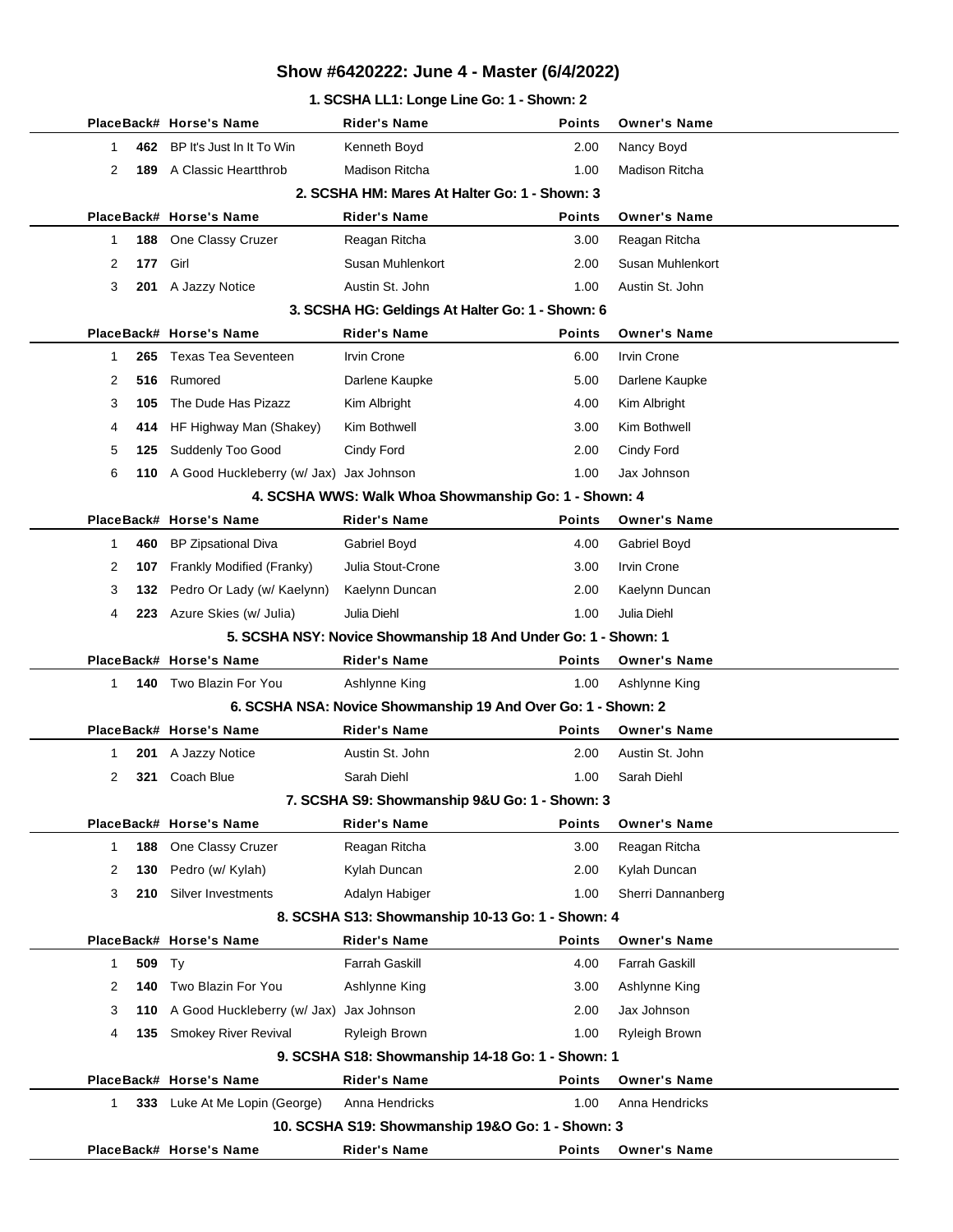|              |        |                                                      | Show #6420222: June 4 - Master (6/4/2022)                      |                       |                                    |  |
|--------------|--------|------------------------------------------------------|----------------------------------------------------------------|-----------------------|------------------------------------|--|
| 1            |        | 414 HF Highway Man (Shakey)                          | Kim Bothwell                                                   | 3.00                  | Kim Bothwell                       |  |
| 2            |        | 201 A Jazzy Notice                                   | Austin St. John                                                | 2.00                  | Austin St. John                    |  |
| 3            |        | 518 Kuel Roulette                                    | Morgan Clinesmith                                              | 1.00                  | Morgan Clinesmith                  |  |
|              |        |                                                      | 11. SCSHA SS: Showmanship Select 50&O Go: 1 - Shown: 6         |                       |                                    |  |
|              |        | PlaceBack# Horse's Name                              | <b>Rider's Name</b>                                            | <b>Points</b>         | <b>Owner's Name</b>                |  |
| 1            | 294    | Saw The Magic                                        | Cindy Rambo                                                    | 6.00                  | Cindy Rambo                        |  |
| 2            | 177    | Girl                                                 | Susan Muhlenkort                                               | 5.00                  | Susan Muhlenkort                   |  |
| 3            | 125    | Suddenly Too Good                                    | Cindy Ford                                                     | 4.00                  | Cindy Ford                         |  |
| 4            | 109    | <b>Breakin The Circuit</b>                           | Aretha Place                                                   | 3.00                  | Aretha Place                       |  |
| 5            | 414    | HF Highway Man (Shakey)                              | Kim Bothwell                                                   | 2.00                  | Kim Bothwell                       |  |
| 6            | 394    | Ima Seductive Dude                                   | Janice Stockdale                                               | 1.00                  | Janice Stockdale                   |  |
|              |        |                                                      | 22. SCSHA HUSL13: Hunter Under Saddle 10-13 Go: 1 - Shown: 1   |                       |                                    |  |
|              |        | PlaceBack# Horse's Name                              | <b>Rider's Name</b>                                            | Points                | <b>Owner's Name</b>                |  |
| $\mathbf{1}$ | 509 Ty |                                                      | <b>Farrah Gaskill</b>                                          | 1.00                  | <b>Farrah Gaskill</b>              |  |
|              |        |                                                      | 23. SCSHA HUSL18: Hunter Under Saddle 14-18 Go: 1 - Shown: 1   |                       |                                    |  |
|              |        | PlaceBack# Horse's Name                              | <b>Rider's Name</b>                                            | <b>Points</b>         | <b>Owner's Name</b>                |  |
| $\mathbf{1}$ |        | 333 Luke At Me Lopin (George)                        | Anna Hendricks                                                 | 1.00                  | Anna Hendricks                     |  |
|              |        |                                                      | 24. SCSHA HUSL19: Hunter Under Saddle 19&O Go: 1 - Shown: 1    |                       |                                    |  |
|              |        | PlaceBack# Horse's Name                              | Rider's Name                                                   | <b>Points</b>         | <b>Owner's Name</b>                |  |
| $\mathbf{1}$ |        | 518 Kuel Roulette                                    | Morgan Clinesmith                                              | 1.00                  | Morgan Clinesmith                  |  |
|              |        |                                                      | 33. SCSHA HSEL13: Hunt Seat Equitation 10-13 Go: 1 - Shown: 1  |                       |                                    |  |
|              |        | PlaceBack# Horse's Name                              | <b>Rider's Name</b>                                            | <b>Points</b>         | <b>Owner's Name</b>                |  |
| $\mathbf{1}$ | 509 Ty |                                                      | Farrah Gaskill                                                 | 1.00                  | <b>Farrah Gaskill</b>              |  |
|              |        |                                                      | 34. SCSHA HSEL18: Hunt Seat Equitation 14-18 Go: 1 - Shown: 1  |                       |                                    |  |
|              |        | PlaceBack# Horse's Name                              | <b>Rider's Name</b>                                            | <b>Points</b>         | <b>Owner's Name</b>                |  |
| 1            |        | 333 Luke At Me Lopin (George)                        | Anna Hendricks                                                 | 1.00                  | Anna Hendricks                     |  |
|              |        |                                                      | 35. SCSHA HSEL19: Hunt Seat Equitation 19&O Go: 1 - Shown: 1   |                       |                                    |  |
|              |        | PlaceBack# Horse's Name                              | <b>Rider's Name</b>                                            | <b>Points</b>         | <b>Owner's Name</b>                |  |
| 1            |        | 518 Kuel Roulette                                    | Morgan Clinesmith                                              | 1.00                  | Morgan Clinesmith                  |  |
|              |        |                                                      | 38. SCSHA EWDSWT: EWD Showmanship Independent Go: 1 - Shown: 1 |                       |                                    |  |
|              |        | PlaceBack# Horse's Name                              | <b>Rider's Name</b>                                            | <b>Points</b>         | <b>Owner's Name</b>                |  |
| $\mathbf{1}$ | 261    | Darlin Lily                                          | Ben Johnson                                                    | 1.00                  | Ben Johnson                        |  |
|              |        |                                                      | 39. SCSHA LEAD: Leadline Go: 1 - Shown: 5                      |                       |                                    |  |
|              |        | PlaceBack# Horse's Name                              | <b>Rider's Name</b>                                            | <b>Points</b>         | <b>Owner's Name</b>                |  |
| 1            | 310    | A Good Huckleberry (w/                               | Averi Johnson                                                  | 5.00                  | Averi Johnson                      |  |
| 2            | 202    | Marshmallow (W/ Tagert)                              | Tagert St. John                                                | 4.00                  | Tagert St. John                    |  |
| 3            | 107    | Frankly Modified (Franky)                            | Julia Stout-Crone                                              | 3.00                  | Irvin Crone                        |  |
| 4            | 455    | Darlin Lily (w/ Ethan)                               | Ethan Freund                                                   | 2.00                  | <b>Ethan Freund</b>                |  |
| 5            | 489    | Azure Skies (w/ Max)                                 | Max Diehl                                                      | 1.00                  | Max Diehl                          |  |
|              |        |                                                      | 40. SCSHA WWWP: Walk Whoa Western Pleasure Go: 1 - Shown: 8    |                       |                                    |  |
|              |        | PlaceBack# Horse's Name<br>Frankly Modified (Franky) | <b>Rider's Name</b><br>Julia Stout-Crone                       | <b>Points</b><br>6.00 | <b>Owner's Name</b><br>Irvin Crone |  |
| 1            | 107    | A Good Huckleberry (w/                               | Averi Johnson                                                  |                       | Averi Johnson                      |  |
| 2            | 310    | Invited To Enhance Me                                |                                                                | 5.00                  |                                    |  |
| 3            | 355    |                                                      | Kaylee Freund<br>Kaelynn Duncan                                | 4.00                  | Kaylee Freund<br>Kaelynn Duncan    |  |
| 4            | 132    | Pedro Or Lady (w/ Kaelynn)                           |                                                                | 3.00                  |                                    |  |
| 5            | 460    | BP Zipsational Diva                                  | Gabriel Boyd                                                   | 2.00                  | Gabriel Boyd                       |  |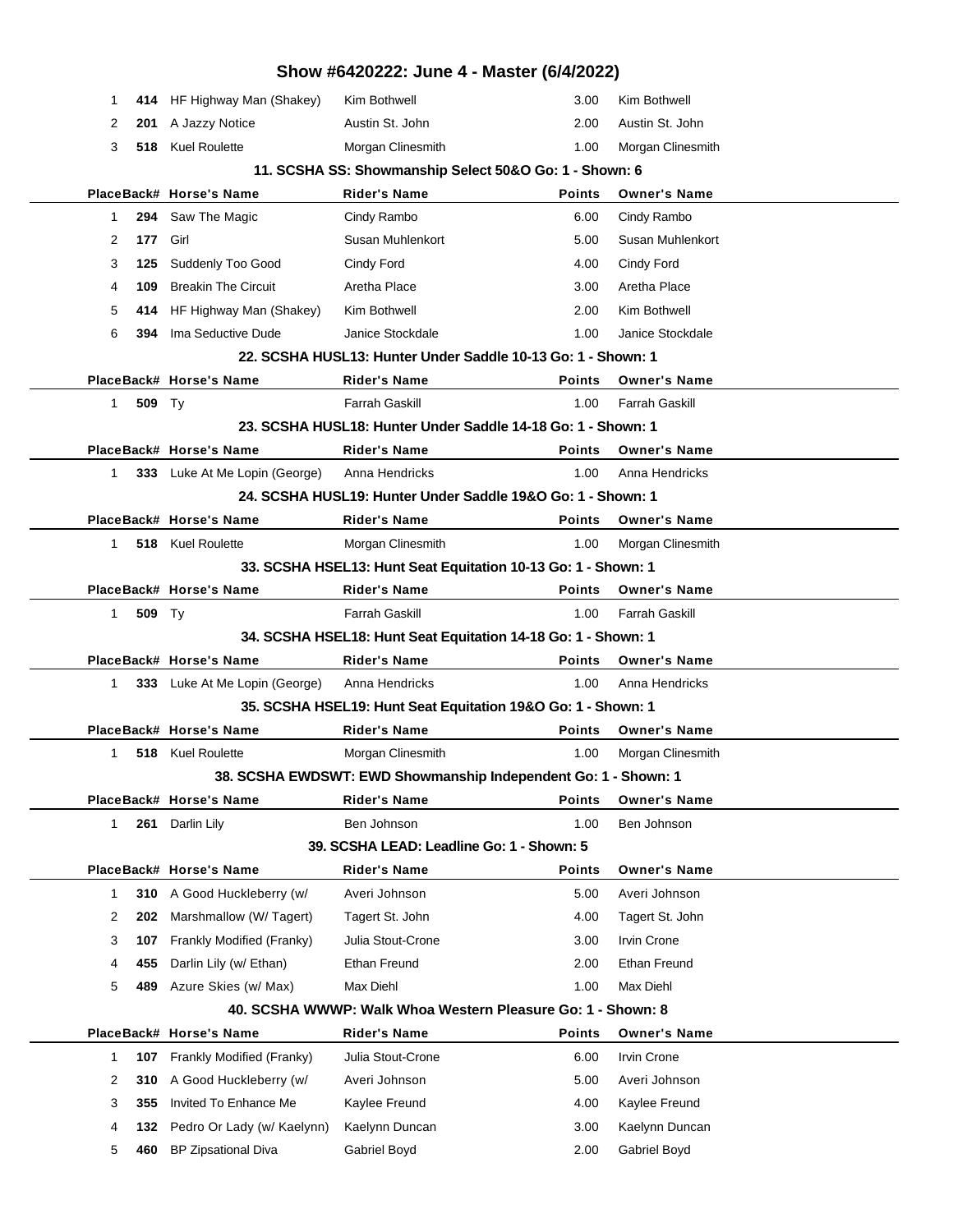|              |     |                                             |                        | Show #6420222: June 4 - Master (6/4/2022)                            |                          |  |
|--------------|-----|---------------------------------------------|------------------------|----------------------------------------------------------------------|--------------------------|--|
| 6            |     | 202 Marshmallow (W/ Tagert)                 | Tagert St. John        | 1.00                                                                 | Tagert St. John          |  |
|              |     |                                             |                        | 41. SCSHA WWH: Walk Whoa Horsemanship Go: 1 - Shown: 8               |                          |  |
|              |     | PlaceBack# Horse's Name                     | <b>Rider's Name</b>    | <b>Points</b>                                                        | <b>Owner's Name</b>      |  |
| 1.           | 310 | A Good Huckleberry (w/                      | Averi Johnson          | 6.00                                                                 | Averi Johnson            |  |
| 2            | 355 | Invited To Enhance Me                       | Kaylee Freund          | 5.00                                                                 | Kaylee Freund            |  |
| 3            | 132 | Pedro Or Lady (w/ Kaelynn)                  | Kaelynn Duncan         | 4.00                                                                 | Kaelynn Duncan           |  |
| 4            | 107 | Frankly Modified (Franky)                   | Julia Stout-Crone      | 3.00                                                                 | <b>Irvin Crone</b>       |  |
| 5            | 455 | Darlin Lily (w/ Ethan)                      | <b>Ethan Freund</b>    | 2.00                                                                 | <b>Ethan Freund</b>      |  |
| 6            | 202 | Marshmallow (W/Tagert)                      | Tagert St. John        | 1.00                                                                 | Tagert St. John          |  |
|              |     |                                             |                        | 42. SCSHA WWT: Walk Whoa Trail Go: 1 - Shown: 8                      |                          |  |
|              |     | PlaceBack# Horse's Name                     | <b>Rider's Name</b>    | <b>Points</b>                                                        | <b>Owner's Name</b>      |  |
| 1            | 355 | Invited To Enhance Me                       | Kaylee Freund          | 6.00                                                                 | Kaylee Freund            |  |
| 2            | 455 | Darlin Lily (w/ Ethan)                      | Ethan Freund           | 5.00                                                                 | <b>Ethan Freund</b>      |  |
| 3            | 310 | A Good Huckleberry (w/                      | Averi Johnson          | 4.00                                                                 | Averi Johnson            |  |
| 4            | 107 | Frankly Modified (Franky)                   | Julia Stout-Crone      | 3.00                                                                 | <b>Irvin Crone</b>       |  |
| 5            | 202 | Marshmallow (W/Tagert)                      | Tagert St. John        | 2.00                                                                 | Tagert St. John          |  |
| 6            |     | 223 Azure Skies (w/ Julia)                  | Julia Diehl            | 1.00                                                                 | Julia Diehl              |  |
|              |     |                                             |                        | 45. SCSHA EWDPWT: EWD Pleasure Independent Go: 1 - Shown: 1          |                          |  |
|              |     | PlaceBack# Horse's Name                     | <b>Rider's Name</b>    | <b>Points</b>                                                        | <b>Owner's Name</b>      |  |
| 1            |     | 261 Darlin Lily                             | Ben Johnson            | 1.00                                                                 | Ben Johnson              |  |
|              |     |                                             |                        | 46. SCSHA EWDHS: EWD Horsmanship Supported Go: 1 - Shown: 1          |                          |  |
|              |     | PlaceBack# Horse's Name                     | <b>Rider's Name</b>    | <b>Points</b>                                                        | <b>Owner's Name</b>      |  |
| 1            |     | 261 Darlin Lily                             | Ben Johnson            | 1.00                                                                 | Ben Johnson              |  |
|              |     |                                             |                        | 48. SCSHA EWDTS: EWD Trail Supported Go: 1 - Shown: 1                |                          |  |
|              |     | PlaceBack# Horse's Name                     | <b>Rider's Name</b>    | <b>Points</b>                                                        | <b>Owner's Name</b>      |  |
| $\mathbf{1}$ | 261 | Darlin Lily                                 | Ben Johnson            | 1.00                                                                 | Ben Johnson              |  |
|              |     |                                             |                        | 50. SCSHA PWPT: Practice Western Pleasure Walk Trot Go: 1 - Shown: 2 |                          |  |
|              |     | PlaceBack# Horse's Name                     | <b>Rider's Name</b>    | <b>Points</b>                                                        | <b>Owner's Name</b>      |  |
| 0            |     | 110 A Good Huckleberry (w/ Jax) Jax Johnson |                        | 0.00                                                                 | Jax Johnson              |  |
| 0            |     | 130 Pedro (w/ Kylah)                        | Kylah Duncan           | 0.00                                                                 | Kylah Duncan             |  |
|              |     |                                             |                        | 51. SCSHA PWPL: Practice Western Pleasure Lope Go: 1 - Shown: 2      |                          |  |
|              |     | PlaceBack# Horse's Name                     | <b>Rider's Name</b>    | <b>Points</b>                                                        | <b>Owner's Name</b>      |  |
| 0            | 541 | Rita                                        | Catherine Schmutz      | 0.00                                                                 | <b>Catherine Schmutz</b> |  |
| 0            | 540 | Ziva                                        | <b>Stetson Schmutz</b> | 0.00                                                                 | <b>Stetson Schmutz</b>   |  |
|              |     | PlaceBack# Horse's Name                     |                        | 53. SCSHA OWPT: WT Western Pleasure Open Go: 1 - Shown: 6            |                          |  |
|              |     | Suddenly Too Good                           | <b>Rider's Name</b>    | <b>Points</b>                                                        | <b>Owner's Name</b>      |  |
| 1            | 125 |                                             | Cindy Ford             | 6.00                                                                 | Cindy Ford               |  |
| 2            | 109 | <b>Breakin The Circuit</b>                  | Aretha Place           | 5.00                                                                 | Aretha Place             |  |
| 3            | 135 | Smokey River Revival                        | <b>Ryleigh Brown</b>   | 4.00                                                                 | Ryleigh Brown            |  |
| 4            | 414 | HF Highway Man (Shakey)                     | Kim Bothwell           | 3.00                                                                 | Kim Bothwell             |  |
| 5            | 188 | One Classy Cruzer                           | Reagan Ritcha          | 2.00                                                                 | Reagan Ritcha            |  |
| 6            | 130 | Pedro (w/ Kylah)                            | Kylah Duncan           | 1.00<br>54. SCSHA WPT9: WT Western Pleasure 9&U Go: 1 - Shown: 1     | Kylah Duncan             |  |
|              |     | PlaceBack# Horse's Name                     | <b>Rider's Name</b>    |                                                                      | <b>Owner's Name</b>      |  |
|              |     |                                             |                        | <b>Points</b><br>1.00                                                |                          |  |
| 1.           | 188 | One Classy Cruzer                           | Reagan Ritcha          | 55. SCSHA WPT18: WT Western Pleasure 10-18 Go: 1 - Shown: 3          | Reagan Ritcha            |  |
|              |     |                                             |                        |                                                                      |                          |  |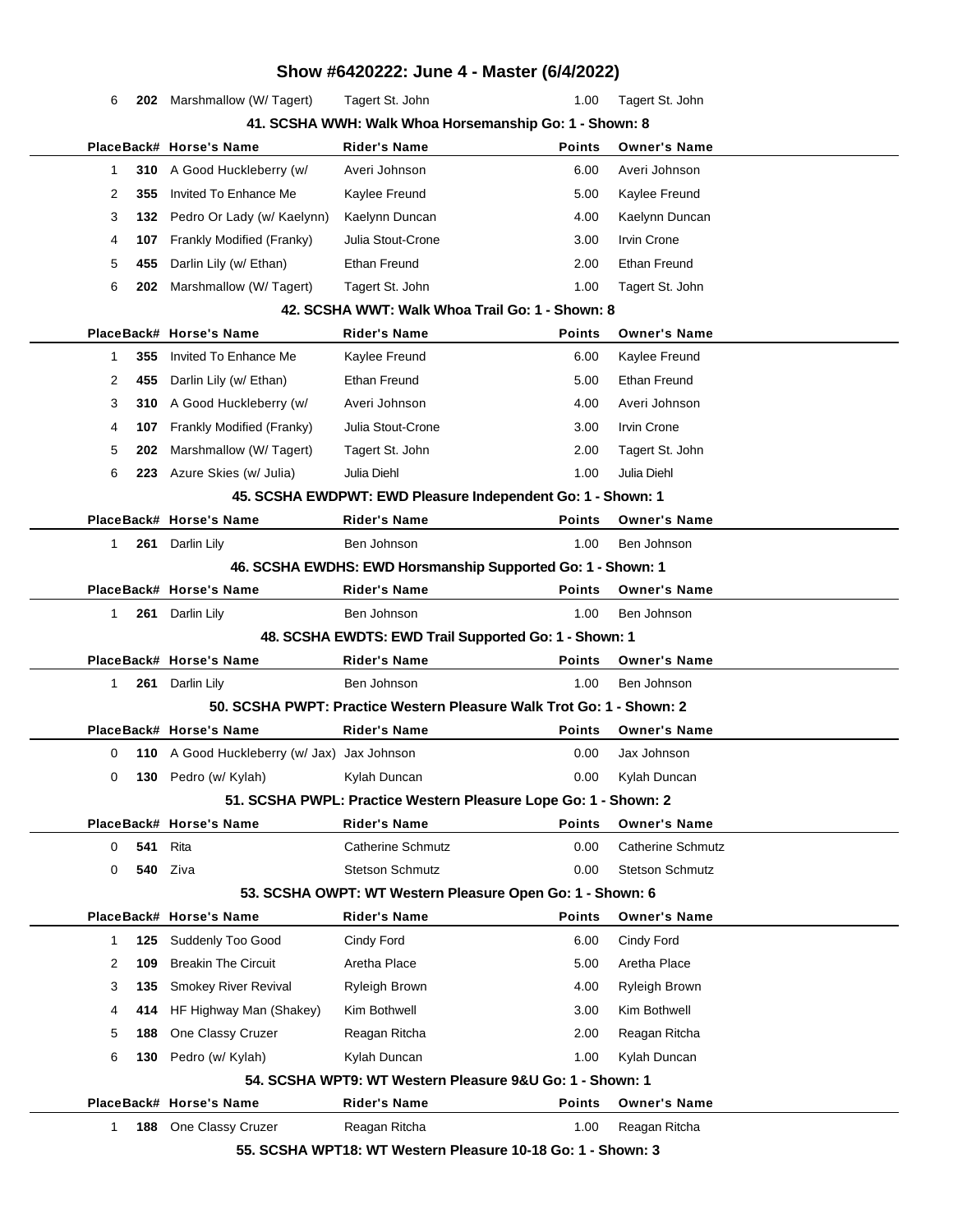|              |                | PlaceBack# Horse's Name                     | <b>Rider's Name</b>                                                   | <b>Points</b> | <b>Owner's Name</b>      |
|--------------|----------------|---------------------------------------------|-----------------------------------------------------------------------|---------------|--------------------------|
| 1            | 140            | Two Blazin For You                          | Ashlynne King                                                         | 3.00          | Ashlynne King            |
| 2            |                | 110 A Good Huckleberry (w/ Jax) Jax Johnson |                                                                       | 2.00          | Jax Johnson              |
| 3            |                | 135 Smokey River Revival                    | Ryleigh Brown                                                         | 1.00          | <b>Ryleigh Brown</b>     |
|              |                |                                             | 56. SCSHA WPT19: WT Western Pleasure 19&O Go: 1 - Shown: 7            |               |                          |
|              |                | PlaceBack# Horse's Name                     | Rider's Name                                                          | <b>Points</b> | <b>Owner's Name</b>      |
| $\mathbf{1}$ | 200            | Smooth N Chocolately                        | DeAnna Moran                                                          | 6.00          | DeAnna Moran             |
| 2            | 221            | <b>Big Zipperman</b>                        | <b>Shirley Brown</b>                                                  | 5.00          | <b>Shirley Brown</b>     |
| 3            | 125            | Suddenly Too Good                           | Cindy Ford                                                            | 4.00          | Cindy Ford               |
| 4            | 128            | Twist Of A Star                             | Jane Bolen                                                            | 3.00          | Jane Bolen               |
| 5            | 394            | Ima Seductive Dude                          | Janice Stockdale                                                      | 2.00          | Janice Stockdale         |
| 6            | 109            | <b>Breakin The Circuit</b>                  | Aretha Place                                                          | 1.00          | Aretha Place             |
|              |                |                                             | 57. SCSHA NWPY: Novice Western Pleasure 18 And Under Go: 1 - Shown: 1 |               |                          |
|              |                | PlaceBack# Horse's Name                     | <b>Rider's Name</b>                                                   | <b>Points</b> | <b>Owner's Name</b>      |
| 1            |                | 510 Talker                                  | <b>Ike Gaskill</b>                                                    | 1.00          | <b>Ike Gaskill</b>       |
|              |                |                                             | 58. SCSHA NWPA: Novice Western Pleasure 19 And Over Go: 1 - Shown: 1  |               |                          |
|              |                | PlaceBack# Horse's Name                     | <b>Rider's Name</b>                                                   | <b>Points</b> | <b>Owner's Name</b>      |
| 1            | 541            | Rita                                        | <b>Catherine Schmutz</b>                                              | 1.00          | <b>Catherine Schmutz</b> |
|              |                |                                             | 59. SCSHA WPL9: Western Pleasure 9&U Go: 1 - Shown: 2                 |               |                          |
|              |                | PlaceBack# Horse's Name                     | Rider's Name                                                          | <b>Points</b> | <b>Owner's Name</b>      |
| 1            | 210            | Silver Investments                          | Adalyn Habiger                                                        | 2.00          | Sherri Dannanberg        |
| 2            |                | 130 Pedro (w/ Kylah)                        | Kylah Duncan                                                          | 1.00          | Kylah Duncan             |
|              |                |                                             | 60. SCSHA WPL13: Western Pleasure 10-13 Go: 1 - Shown: 1              |               |                          |
|              |                |                                             |                                                                       |               |                          |
|              |                | PlaceBack# Horse's Name                     | <b>Rider's Name</b>                                                   | <b>Points</b> | <b>Owner's Name</b>      |
| 1            | 509 Ty         |                                             | <b>Farrah Gaskill</b>                                                 | 1.00          | <b>Farrah Gaskill</b>    |
|              |                |                                             | 62. SCSHA WPL19: Western Pleasure 19&O Go: 1 - Shown: 4               |               |                          |
|              |                | PlaceBack# Horse's Name                     | <b>Rider's Name</b>                                                   | <b>Points</b> | <b>Owner's Name</b>      |
| 1            | 131            | Pedro (w/ Brittany)                         | <b>Brittany Miller</b>                                                | 4.00          | <b>Brittany Miller</b>   |
| 2            | 517            | Pretty Xtreme Kid                           | Morgan Clinesmith                                                     | 3.00          | Morgan Clinesmith        |
| 3            | 540            | Ziva                                        | <b>Stetson Schmutz</b>                                                | 2.00          | <b>Stetson Schmutz</b>   |
| 4            | 541            | Rita                                        | <b>Catherine Schmutz</b>                                              | 1.00          | <b>Catherine Schmutz</b> |
|              |                |                                             | 63. SCSHA WPLS: Western Pleasure Select Go: 1 - Shown: 2              |               |                          |
|              |                | PlaceBack# Horse's Name                     | <b>Rider's Name</b>                                                   | <b>Points</b> | <b>Owner's Name</b>      |
| 1            | 177            | Girl                                        | Susan Muhlenkort                                                      | 2.00          | Susan Muhlenkort         |
| 2            | 105            | The Dude Has Pizazz                         | Kim Albright                                                          | 1.00          | Kim Albright             |
|              |                |                                             | 64. SCSHA WPALL: Western Pleasure All Ages Go: 1 - Shown: 1           |               |                          |
|              |                | PlaceBack# Horse's Name                     | <b>Rider's Name</b>                                                   | <b>Points</b> | <b>Owner's Name</b>      |
| 1            | <b>542</b> Joe |                                             | <b>Stetson Schmutz</b>                                                | 2.00          | <b>Stetson Schmutz</b>   |
|              |                |                                             | 65. SCSHA HT9: WT Horsemanship 9&U Go: 1 - Shown: 1                   |               |                          |
|              |                | PlaceBack# Horse's Name                     | <b>Rider's Name</b>                                                   | <b>Points</b> | <b>Owner's Name</b>      |
| 1            | 188            | One Classy Cruzer                           | Reagan Ritcha                                                         | 1.00          | Reagan Ritcha            |
|              |                |                                             | 66. SCSHA HT18: WT Horsemanship 10-18 Go: 1 - Shown: 3                |               |                          |
|              |                | PlaceBack# Horse's Name                     | <b>Rider's Name</b>                                                   | <b>Points</b> | <b>Owner's Name</b>      |
| 1            | 140            | Two Blazin For You                          | Ashlynne King                                                         | 3.00          | Ashlynne King            |
| 2            | 135            | Smokey River Revival                        | <b>Ryleigh Brown</b>                                                  | 2.00          | <b>Ryleigh Brown</b>     |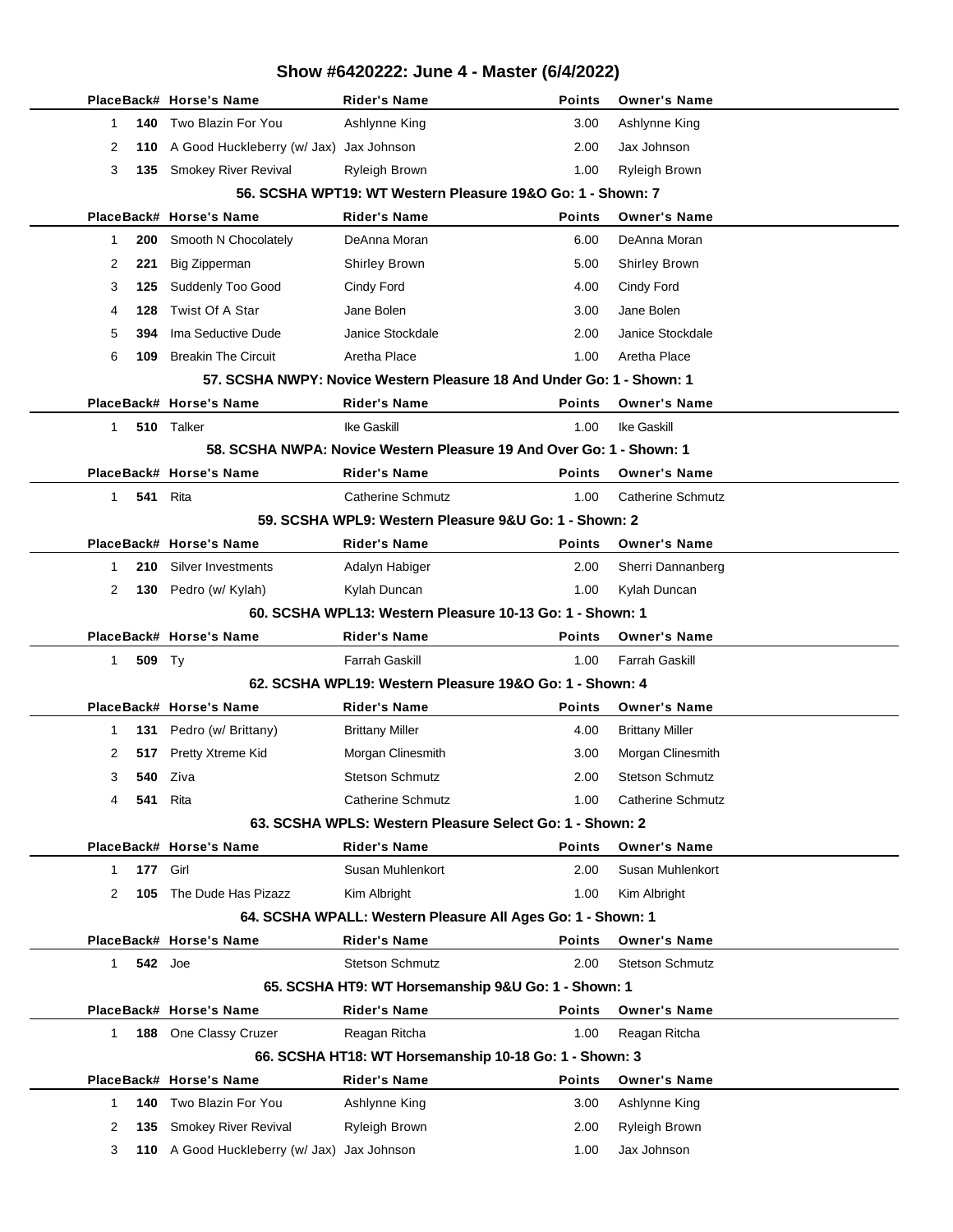#### **67. SCSHA HT19: WT Horsemanship 19&O Go: 1 - Shown: 8**

|                       | PlaceBack# Horse's Name          | <b>Rider's Name</b>                                              | <b>Points</b> | <b>Owner's Name</b>      |
|-----------------------|----------------------------------|------------------------------------------------------------------|---------------|--------------------------|
| 1<br>200              | Smooth N Chocolately             | DeAnna Moran                                                     | 6.00          | DeAnna Moran             |
| 2<br>125              | Suddenly Too Good                | Cindy Ford                                                       | 5.00          | Cindy Ford               |
| 3<br>394              | Ima Seductive Dude               | Janice Stockdale                                                 | 4.00          | Janice Stockdale         |
| 221<br>4              | <b>Big Zipperman</b>             | <b>Shirley Brown</b>                                             | 3.00          | <b>Shirley Brown</b>     |
| 5<br>109              | <b>Breakin The Circuit</b>       | Aretha Place                                                     | 2.00          | Aretha Place             |
| 6<br>128              | Twist Of A Star                  | Jane Bolen                                                       | 1.00          | Jane Bolen               |
|                       |                                  | 68. SCSHA NHY: Novice Horsemanship 18 And Under Go: 1 - Shown: 1 |               |                          |
|                       | PlaceBack# Horse's Name          | <b>Rider's Name</b>                                              | <b>Points</b> | <b>Owner's Name</b>      |
| 1                     | 510 Talker                       | Ike Gaskill                                                      | 1.00          | Ike Gaskill              |
|                       |                                  | 69. SCSHA NHA: Novice Horsemanship 19 And Over Go: 1 - Shown: 1  |               |                          |
|                       | PlaceBack# Horse's Name          | <b>Rider's Name</b>                                              | <b>Points</b> | <b>Owner's Name</b>      |
| $\mathbf{1}$          | 541<br>Rita                      | <b>Catherine Schmutz</b>                                         | 1.00          | <b>Catherine Schmutz</b> |
|                       |                                  | 70. SCSHA HL9: Horsemanship 9&U Go: 1 - Shown: 2                 |               |                          |
|                       | PlaceBack# Horse's Name          | <b>Rider's Name</b>                                              | <b>Points</b> | <b>Owner's Name</b>      |
| 210<br>1              | Silver Investments               | Adalyn Habiger                                                   | 2.00          | Sherri Dannanberg        |
| 130<br>2              | Pedro (w/ Kylah)                 | Kylah Duncan                                                     | 1.00          | Kylah Duncan             |
|                       |                                  | 71. SCSHA HL13: Horsemanship 10-13 Go: 1 - Shown: 2              |               |                          |
|                       | PlaceBack# Horse's Name          | <b>Rider's Name</b>                                              | <b>Points</b> | <b>Owner's Name</b>      |
| 280<br>1              | <b>Little Bit</b>                | Joscelyn Thompson                                                | 2.00          | Joscelyn Thompson        |
| $\overline{2}$<br>509 | Ty                               | Farrah Gaskill                                                   | 1.00          | <b>Farrah Gaskill</b>    |
|                       |                                  | 72. SCSHA HL18: Horsemanship 14-18 Go: 1 - Shown: 1              |               |                          |
|                       | PlaceBack# Horse's Name          | <b>Rider's Name</b>                                              | <b>Points</b> | <b>Owner's Name</b>      |
| 1                     | 333 Luke At Me Lopin (George)    | Anna Hendricks                                                   | 1.00          | Anna Hendricks           |
|                       |                                  | 73. SCSHA HL19: Horsemanship 19&O Go: 1 - Shown: 5               |               |                          |
|                       | PlaceBack# Horse's Name          | <b>Rider's Name</b>                                              | <b>Points</b> | <b>Owner's Name</b>      |
| 1<br>131              | Pedro (w/ Brittany)              | <b>Brittany Miller</b>                                           | 5.00          | <b>Brittany Miller</b>   |
| 2<br>540              | Ziva                             | <b>Stetson Schmutz</b>                                           | 4.00          | <b>Stetson Schmutz</b>   |
| 3                     | Pretty Xtreme Kid<br>517         | Morgan Clinesmith                                                | 3.00          | Morgan Clinesmith        |
| 541<br>4              | Rita                             | <b>Catherine Schmutz</b>                                         | 2.00          | <b>Catherine Schmutz</b> |
| 5                     | 518 Kuel Roulette                | Morgan Clinesmith                                                | 1.00          | Morgan Clinesmith        |
|                       |                                  | 74. SCSHA HLS: Horsemanship Select Go: 1 - Shown: 4              |               |                          |
|                       | PlaceBack# Horse's Name          | <b>Rider's Name</b>                                              | <b>Points</b> | <b>Owner's Name</b>      |
| 1<br>294              | Saw The Magic                    | Cindy Rambo                                                      | 4.00          | Cindy Rambo              |
| 2<br>550              | Zipping Hot Secret               | Darlene Kaupke                                                   | 3.00          | Darlene Kaupke           |
| 3<br>177              | Girl                             | Susan Muhlenkort                                                 | 2.00          | Susan Muhlenkort         |
| 4<br>105              | The Dude Has Pizazz              | Kim Albright                                                     | 1.00          | Kim Albright             |
|                       |                                  | 75. SCSHA GWR: Green Western Riding Go: 1 - Shown: 1             |               |                          |
|                       | PlaceBack# Horse's Name          | <b>Rider's Name</b>                                              | <b>Points</b> | <b>Owner's Name</b>      |
| 1                     | <b>540</b> Ziva                  | <b>Stetson Schmutz</b>                                           | 1.00          | <b>Stetson Schmutz</b>   |
|                       |                                  | 76. SCSHA IHT: In Hand Trail Go: 1 - Shown: 3                    |               |                          |
|                       | PlaceBack# Horse's Name          | <b>Rider's Name</b>                                              | <b>Points</b> | <b>Owner's Name</b>      |
| 189<br>1              | A Classic Heartthrob             | Madison Ritcha                                                   | 3.00          | Madison Ritcha           |
|                       |                                  |                                                                  |               |                          |
| 2                     | BP It's Just In It To Win<br>520 | Madison Ritcha                                                   | 2.00          | Nancy Boyd               |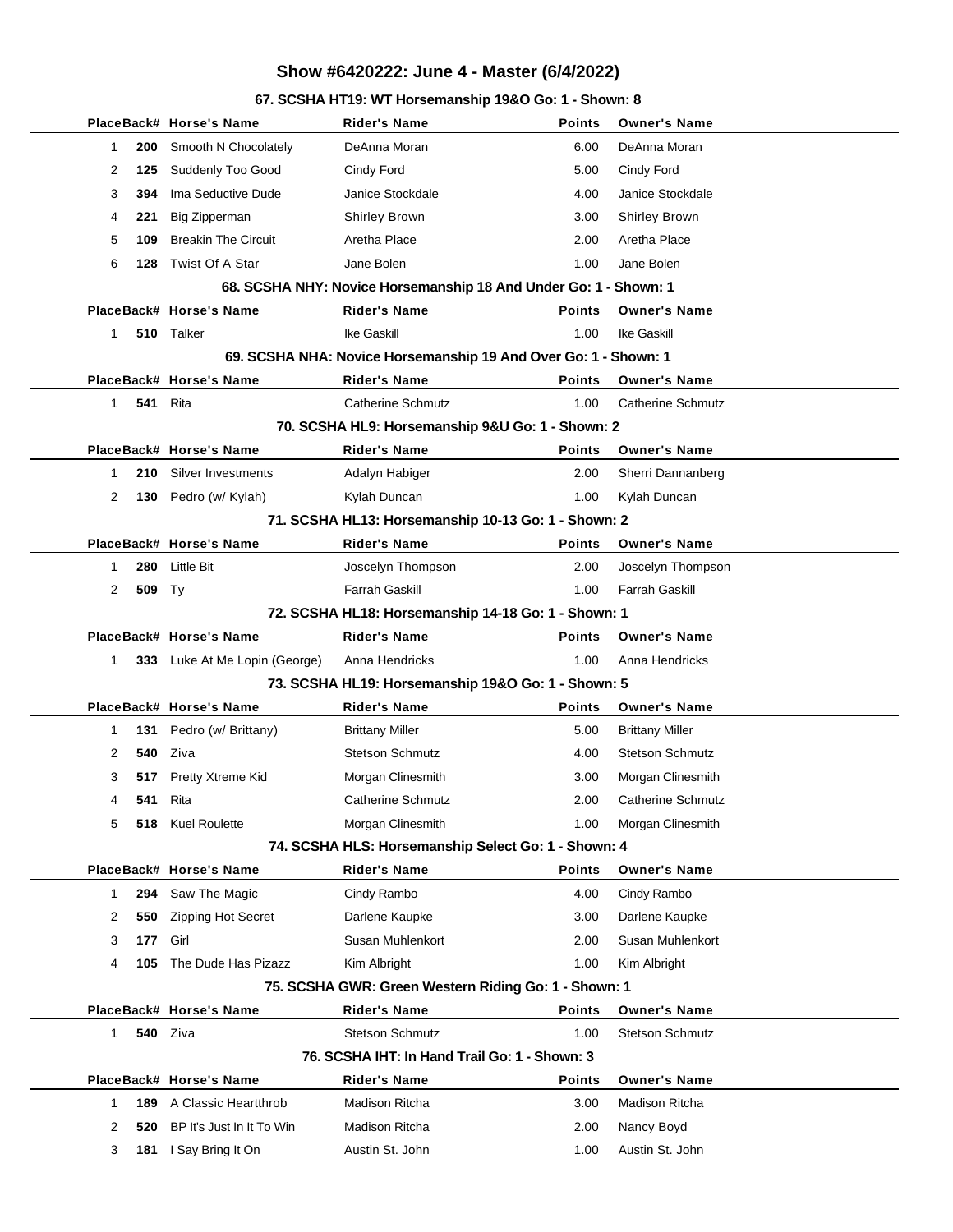**78. SCSHA TT18: WT Trail 18 & Under Go: 1 - Shown: 1**

|                                                           |        | PlaceBack# Horse's Name    | Rider's Name                                                  | Points        | <b>Owner's Name</b>      |  |  |
|-----------------------------------------------------------|--------|----------------------------|---------------------------------------------------------------|---------------|--------------------------|--|--|
| 1                                                         |        | 135 Smokey River Revival   | Ryleigh Brown                                                 | 1.00          | Ryleigh Brown            |  |  |
|                                                           |        |                            | 79. SCSHA TT19: WT Trail 19and Over Go: 1 - Shown: 3          |               |                          |  |  |
|                                                           |        | PlaceBack# Horse's Name    | <b>Rider's Name</b>                                           | <b>Points</b> | <b>Owner's Name</b>      |  |  |
| 1                                                         | 394    | Ima Seductive Dude         | Janice Stockdale                                              | 3.00          | Janice Stockdale         |  |  |
| 2                                                         | 109    | <b>Breakin The Circuit</b> | Aretha Place                                                  | 2.00          | Aretha Place             |  |  |
| 3                                                         | 128    | Twist Of A Star            | Jane Bolen                                                    | 1.00          | Jane Bolen               |  |  |
| 80. SCSHA NTY: Novice Trail 18 And Under Go: 1 - Shown: 1 |        |                            |                                                               |               |                          |  |  |
|                                                           |        | PlaceBack# Horse's Name    | Rider's Name                                                  | <b>Points</b> | <b>Owner's Name</b>      |  |  |
| $\mathbf{1}$                                              |        | 510 Talker                 | Ike Gaskill                                                   | 1.00          | Ike Gaskill              |  |  |
| 82. SCSHA TL18: Trail 18 And Under Go: 1 - Shown: 3       |        |                            |                                                               |               |                          |  |  |
|                                                           |        | PlaceBack# Horse's Name    | Rider's Name                                                  | Points        | <b>Owner's Name</b>      |  |  |
| 1                                                         | 280    | <b>Little Bit</b>          | Joscelyn Thompson                                             | 3.00          | Joscelyn Thompson        |  |  |
| 2                                                         | 210    | Silver Investments         | Adalyn Habiger                                                | 2.00          | Sherri Dannanberg        |  |  |
| 3                                                         | 509 Ty |                            | <b>Farrah Gaskill</b>                                         | 1.00          | <b>Farrah Gaskill</b>    |  |  |
|                                                           |        |                            | 83. SCSHA TL19: Trail 19&O Go: 1 - Shown: 9                   |               |                          |  |  |
|                                                           |        | PlaceBack# Horse's Name    | Rider's Name                                                  | <b>Points</b> | <b>Owner's Name</b>      |  |  |
| 1                                                         | 294    | Saw The Magic              | Cindy Rambo                                                   | 6.00          | Cindy Rambo              |  |  |
| 2                                                         | 550    | <b>Zipping Hot Secret</b>  | Darlene Kaupke                                                | 5.00          | Darlene Kaupke           |  |  |
| 3                                                         | 177    | Girl                       | Susan Muhlenkort                                              | 4.00          | Susan Muhlenkort         |  |  |
| 4                                                         | 131    | Pedro (w/ Brittany)        | <b>Brittany Miller</b>                                        | 3.00          | <b>Brittany Miller</b>   |  |  |
| 5                                                         | 517    | Pretty Xtreme Kid          | Morgan Clinesmith                                             | 2.00          | Morgan Clinesmith        |  |  |
| 6                                                         | 518    | <b>Kuel Roulette</b>       | Morgan Clinesmith                                             | 1.00          | Morgan Clinesmith        |  |  |
|                                                           |        |                            | 84. SCSHA RTT18: WT Ranch Trail 18 And Under Go: 1 - Shown: 1 |               |                          |  |  |
|                                                           |        | PlaceBack# Horse's Name    | <b>Rider's Name</b>                                           | <b>Points</b> | <b>Owner's Name</b>      |  |  |
| 1                                                         |        | 135 Smokey River Revival   | Ryleigh Brown                                                 | 1.00          | <b>Ryleigh Brown</b>     |  |  |
|                                                           |        |                            | 85. SCSHA RTT19: WT Ranch Trail 19&O Go: 1 - Shown: 1         |               |                          |  |  |
|                                                           |        | PlaceBack# Horse's Name    | <b>Rider's Name</b>                                           | Points        | <b>Owner's Name</b>      |  |  |
| 1                                                         | 128    | Twist Of A Star            | Jane Bolen                                                    | 1.00          | Jane Bolen               |  |  |
|                                                           |        |                            | 86. SCSHA RTL18: Ranch Trail 18 And Under Go: 1 - Shown: 1    |               |                          |  |  |
|                                                           |        | PlaceBack# Horse's Name    | <b>Rider's Name</b>                                           | <b>Points</b> | <b>Owner's Name</b>      |  |  |
| 1                                                         | 280    | <b>Little Bit</b>          | Joscelyn Thompson                                             | 1.00          | Joscelyn Thompson        |  |  |
|                                                           |        |                            | 87. SCSHA RTL19: Ranch Trail 19&O Go: 1 - Shown: 6            |               |                          |  |  |
|                                                           |        | PlaceBack# Horse's Name    | <b>Rider's Name</b>                                           | Points        | <b>Owner's Name</b>      |  |  |
| $\mathbf{1}$                                              | 294    | Saw The Magic              | Cindy Rambo                                                   | 6.00          | Cindy Rambo              |  |  |
| 2                                                         | 518    | <b>Kuel Roulette</b>       | Morgan Clinesmith                                             | 5.00          | Morgan Clinesmith        |  |  |
| 3                                                         | 517    | Pretty Xtreme Kid          | Morgan Clinesmith                                             | 4.00          | Morgan Clinesmith        |  |  |
| 4                                                         | 540    | Ziva                       | <b>Stetson Schmutz</b>                                        | 3.00          | <b>Stetson Schmutz</b>   |  |  |
| 5                                                         | 542    | Joe                        | <b>Stetson Schmutz</b>                                        | 2.00          | <b>Stetson Schmutz</b>   |  |  |
| 6                                                         | 541    | Rita                       | <b>Catherine Schmutz</b>                                      | 1.00          | <b>Catherine Schmutz</b> |  |  |
|                                                           |        |                            | 88. SCSHA RRaT18: WT Ranch Rail 18 And Under Go: 1 - Shown: 1 |               |                          |  |  |
|                                                           |        | PlaceBack# Horse's Name    | <b>Rider's Name</b>                                           | Points        | <b>Owner's Name</b>      |  |  |
| $\mathbf{1}$                                              |        | 135 Smokey River Revival   | Ryleigh Brown                                                 | 1.00          | Ryleigh Brown            |  |  |
|                                                           |        |                            | 89. SCSHA RRaT19: WT Ranch Rail 19&O Go: 1 - Shown: 1         |               |                          |  |  |
|                                                           |        | PlaceBack# Horse's Name    | <b>Rider's Name</b>                                           | <b>Points</b> | <b>Owner's Name</b>      |  |  |